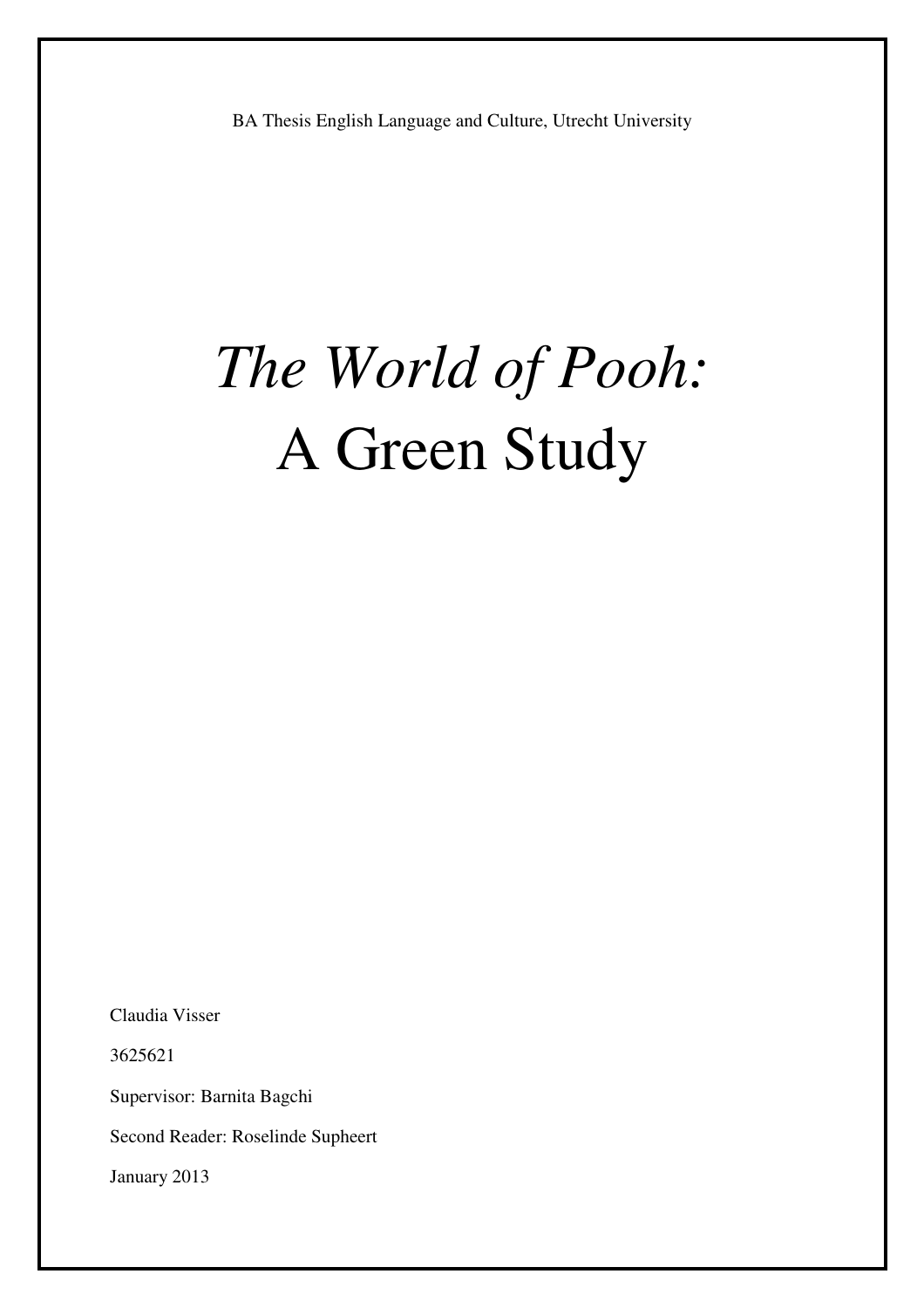## **Contents**

| Introduction                                                 | $\overline{2}$ |
|--------------------------------------------------------------|----------------|
| Chapter 1: The Pastoral Forest in Pooh's World               | $\overline{4}$ |
| 1.1: General characteristics of the pastoral                 | 4              |
| 1.2: Pastoral aspects in The World of Pooh                   | $\overline{4}$ |
| 1.2.1 The simple life                                        | 4              |
| 1.2.2: The child as shepherd                                 | 6              |
| 1.2.3: Leisure and pleasure                                  | 8              |
| 1.2.4: Landscape and climate                                 | 9              |
| 1.2.5: The end of the pastoral life                          | 12             |
| Chapter 2: An Eco-critical Approach to The World of Pooh     | 14             |
| 2.1: Concerns of literary eco-criticism                      | 14             |
| 2.2: Eco-critical approach to The World of Pooh              | 16             |
| 2.2.1 Why The World of Pooh can be approached eco-critically | 16             |
| 2.2.2 Anthropocentrism                                       | 18             |
| 2.2.3 Ecocentrism and possession of nature                   | 20             |
| 2.2.4 Dwelling in a rural landscape                          | 22             |
| 2.2.5 Praise of nature in its own right                      | 24             |
| Conclusion                                                   | 26             |
| <b>Works Cited</b>                                           | 28             |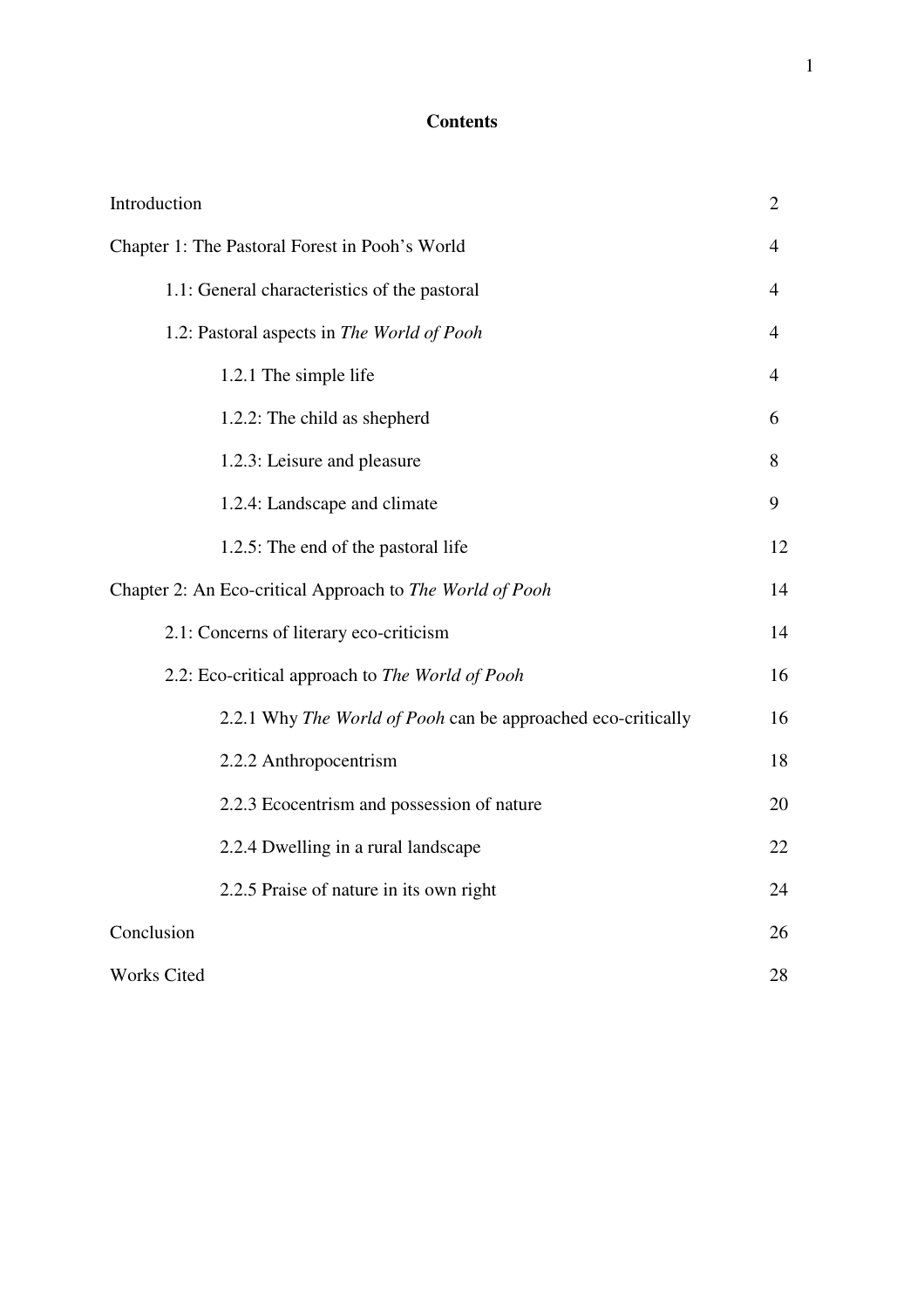## **Introduction**

"*Winnie-the-Pooh* is, as practically everyone knows, one of the greatest books ever written, but it is also one of the most controversial. Nobody can quite agree as to what it really means!", Frederick Crews<sup>1</sup> observes in the preface of his book in which he sheds some light on A. A. Milne's stories of Winnie-the-Pooh (ix). Quite a few different approaches have been taken to analyse the Pooh-stories and their characters. Some critics, for example, use parts of the story to demonstrate basic principles of economy (cf. *Creating Experience in the Experience Economy*), whereas others take a psychoanalytical approach and focus on one of the characters (cf. *Pooh and the Psychologists*).

Although a lot of studies can be found about nature and the landscape in the stories of Winnie-the-Pooh, and eco<sup>[</sup>-]criticism has analysed pastoral literature before, an analysis which combines the pastoral and an eco-critical perspective of the Pooh-stories in particular has not been done before. Pastoral literature presents an idealised kind of relationship between man and nature because human beings are represented as living in a utopian landscape in full harmony with nature. Literary eco-criticism focuses on "the relationship between literature and the physical environment" (Glotfelty, qtd. in Garrard 3). As Garrard makes clear, "modern environmentalism ... relies on the literary genre[] of pastoral" which "imagin[es] the place of humans in nature" in some particular way (2). "[P]astoral has decisively shaped [man's] constructions of nature ... Even the science of ecology may have been shaped by pastoral in its early stages of development and ... the founding text of eco[-]criticism, *Silent Spring*, drew on the pastoral tradition" (Garrard 33). These reasons have led to the decision to focus on both pastoral elements of *The World of Pooh* as well as to analyse the stories ecocritically.

 $\overline{a}$ 

<sup>&</sup>lt;sup>1</sup> Although several chapters in Crew's book seem to be written by different authors, this paper will refer to Crews because critics reveal that his book is a parody on literary criticism (Carpenter 202). Considering the ridiculous names of the authors, he must have come up with the authors himself.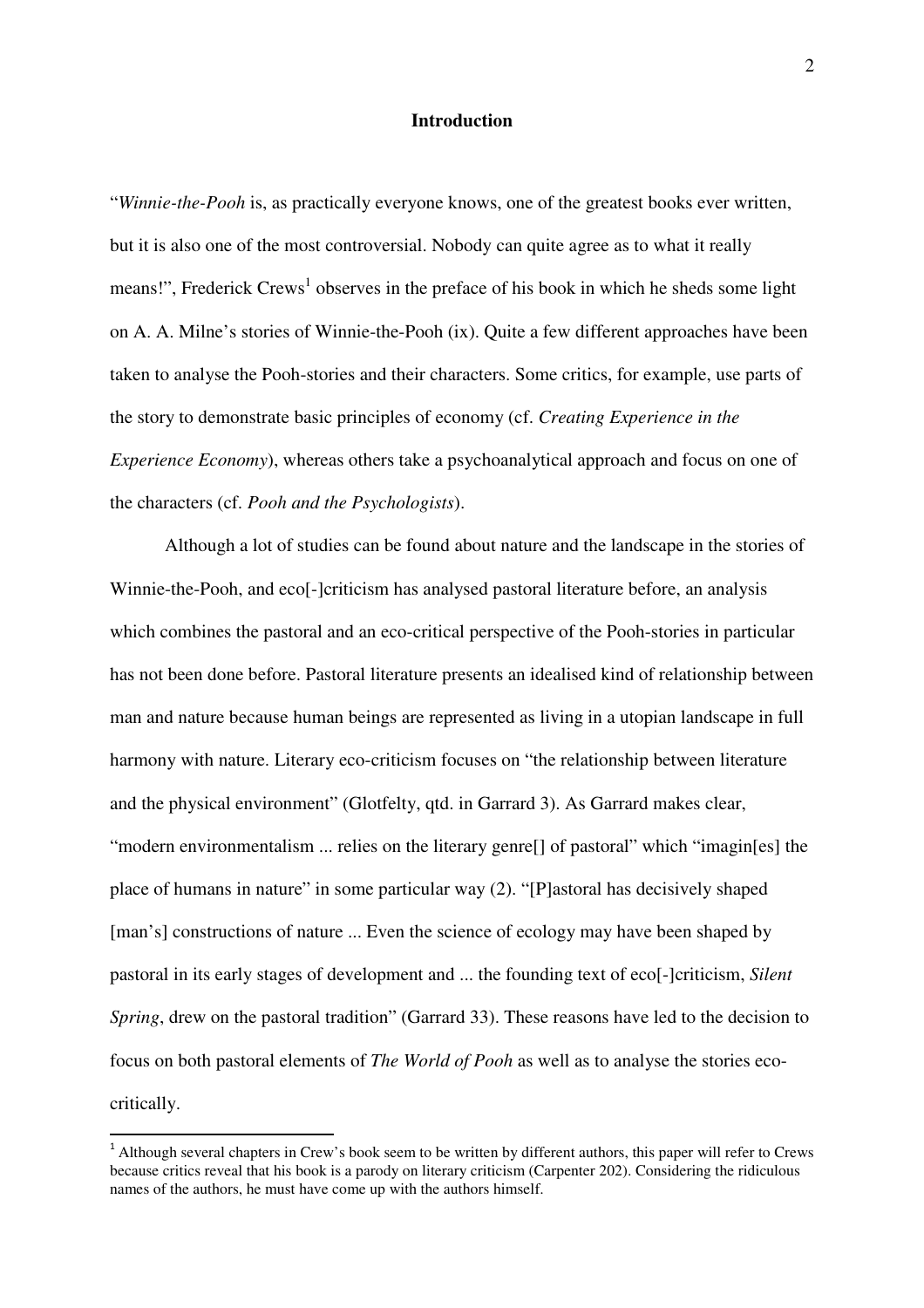The aim of this paper is to explore the pastoral characteristics of the landscape in *The World of Pooh*, as well as the relationship between the characters and the natural world which they inhabit in the Pooh-stories. By means of comparative analysis of the texts of *The World of Pooh*, including the accompanying illustrations and relevant viewpoints of critics, this paper particularly seeks to address the pastoral landscape in the first place, and additionally takes an eco-critical perspective in analysing the relationship between the text and the natural environment as presented in the stories. The illustrations drawn by E. H. Shepard are included in the analysis, because according to Nikolajeva and Scott, "Milne approved of the original illustrations to [his] works, therefore we might assume that the visual images are congenial to their verbal counterparts" (213).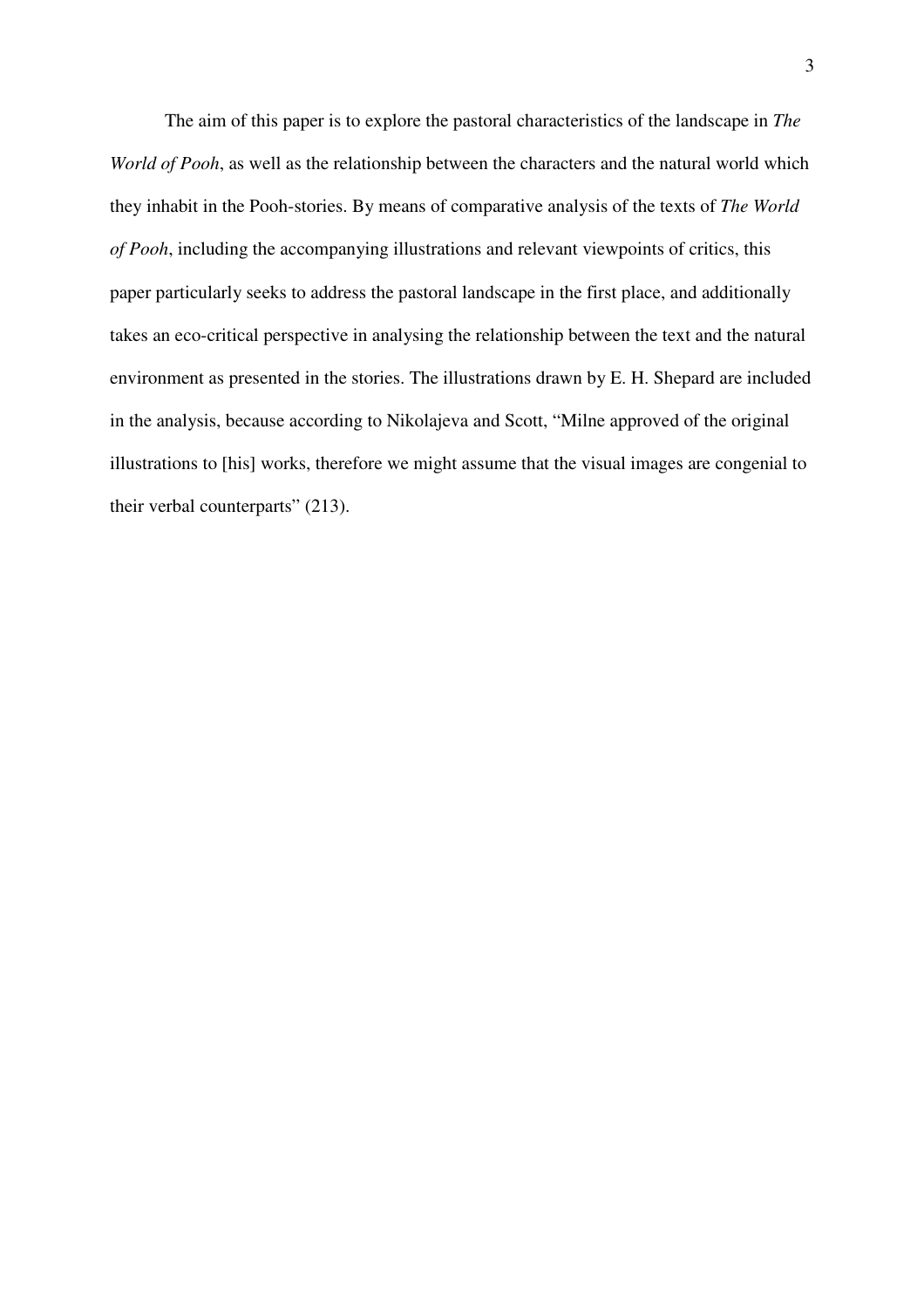#### **Chapter 1: The Pastoral Forest in Pooh's World**

#### **1.1: General characteristics of the pastoral**

Pastoral landscapes in literature traditionally involve "nostalgic image[s] of the supposed peace and simplicity of the life of shepherds and other rural folk in an idealized natural setting" (Abrams 240). Virgil has written pastoral works that present Arcadia, "a mountainous region in Greece", as the "idealized pastoral milieu" (Abrams 240). Panofsky explains that Virgil has idealised the Arcadian landscape, because in reality the region was hardly liveable for the inhabitants of Arcady (qtd. in Schneidau 163). According to Sauer, Arcady was "a poor, bare, rocky, chilly country, devoid of all the amenities of life and scarcely affording food for a few meager goats" (qtd. in Schneidau 163). Schneidau claims that this idealisation of Arcady has led to "the trivialization of pastoral", in which nature is mainly opposed to culture and the literary genre became "an indulgent and escapist fantasy" (163).

Schneidau's observations are comparable to Empson's view that pastoral is "any work which opposes simple to complicated life, to the advantage of the former: the simple life may be that of the shepherd, the child, or the working man" (Abrams 241). Terms which are related to either early pastoral writings or to Latin and Greek words for *shepherd* and *herdsman* can also be used for the pastoral, such as *idyll*, *eclogue,* and *bucolic* (Abrams 240), although shepherds are not necessarily present in pastoral literature, as Empson already makes clear.

#### **1.2: Pastoral aspects in** *The World of Pooh*

#### **1.2.1 The simple life:**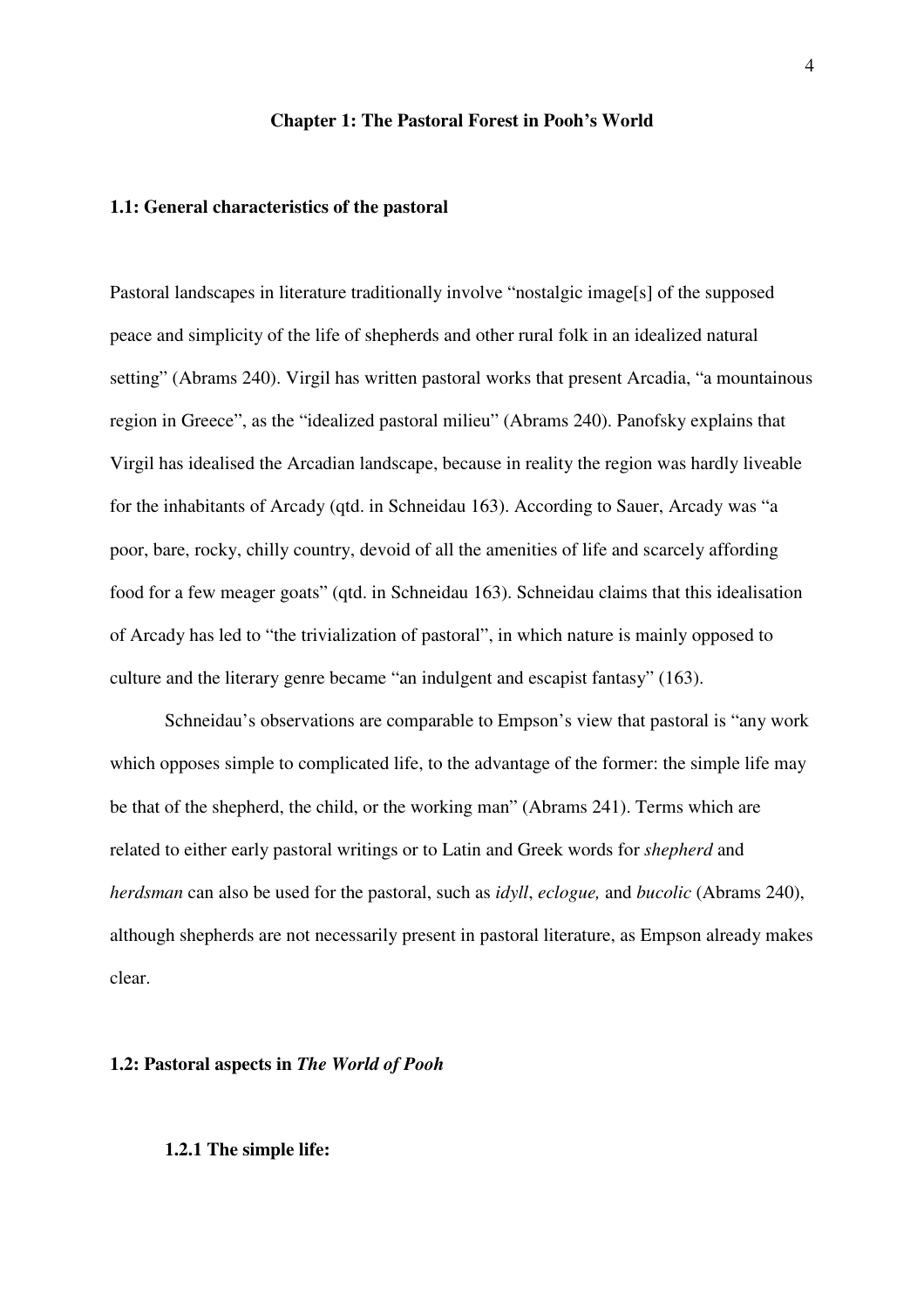The simple life of which Empson speaks is clearly depicted in the Winnie-the-Pooh stories<sup>2</sup>: it is a world of a young boy and his (stuffed) animals. There are no shepherds present herding their flocks or "reclining under a spreading beech tree and meditating on the rural muse", as in some pastoral works of Virgil (Abrams 240), but the lives of the inhabitants of the Hundred Acre Wood and surroundings<sup>3</sup> are simple: there are no features in the landscape that seriously disturb their lives, which may imply "that childhood itself is Edenic" (Kuznets 51-2). The Forest, therefore, provides the supposed peace and simplicity of life that Abrams connects to pastoral landscapes. Kuznets stresses that the only disturbances in the Winnie-the-Pooh stories are not inherent in the landscape itself, but that "[e]xplicit tension [...] in *The House at Pooh Corner* [...] comes from outside the 100 [Acre] Wood" (52), although she admits that some threats "come from nature (high water and high winds)" (51). Additionally, Carpenter's view is in line with Schneidau's observations of the concept of escapism in pastoral works, for he imagines that Milne, as the creator of the Hundred Acre Wood in the Winnie-the-Pooh stories, was "longing [...] to escape from the confines of an impossible situation", namely a loveless marriage (195-6). In this way, Milne has created a world completely the opposite of the complicated world he himself lived in: the simple life of a child versus the complex life of the adult. The simple life of a child belongs to the pastoral, according to Empson. Furthermore, according to Carpenter, "[e]ach of [the animals] personifies one characteristic, one type of selfishness" (202). This choice to let the animals each represent only one aspect of the human character shows that the stories depict a simplified version of the real world, in which human beings can have several characteristics at the same time.

 $\overline{a}$ 

<sup>&</sup>lt;sup>2</sup> Nb: "Winnie-the-Pooh stories" means the stories in general: both the stories from *Winnie-the-Pooh*, and from *The House at Pooh Corner*. Because *The World of Pooh* contains both novels, this paper refers to *Winnie-the-Pooh* as *pt. 1*, and to *The House at Pooh Corner* as *pt. 2*.

<sup>&</sup>lt;sup>3</sup> It is made clear that only Owl lives in the Hundred Acre Wood, which is part of the Forest where the other animals and Christopher Robin live (55; pt. 1, ch. 4), which can also be seen in Shepard's illustration on the inside of the novel's cover.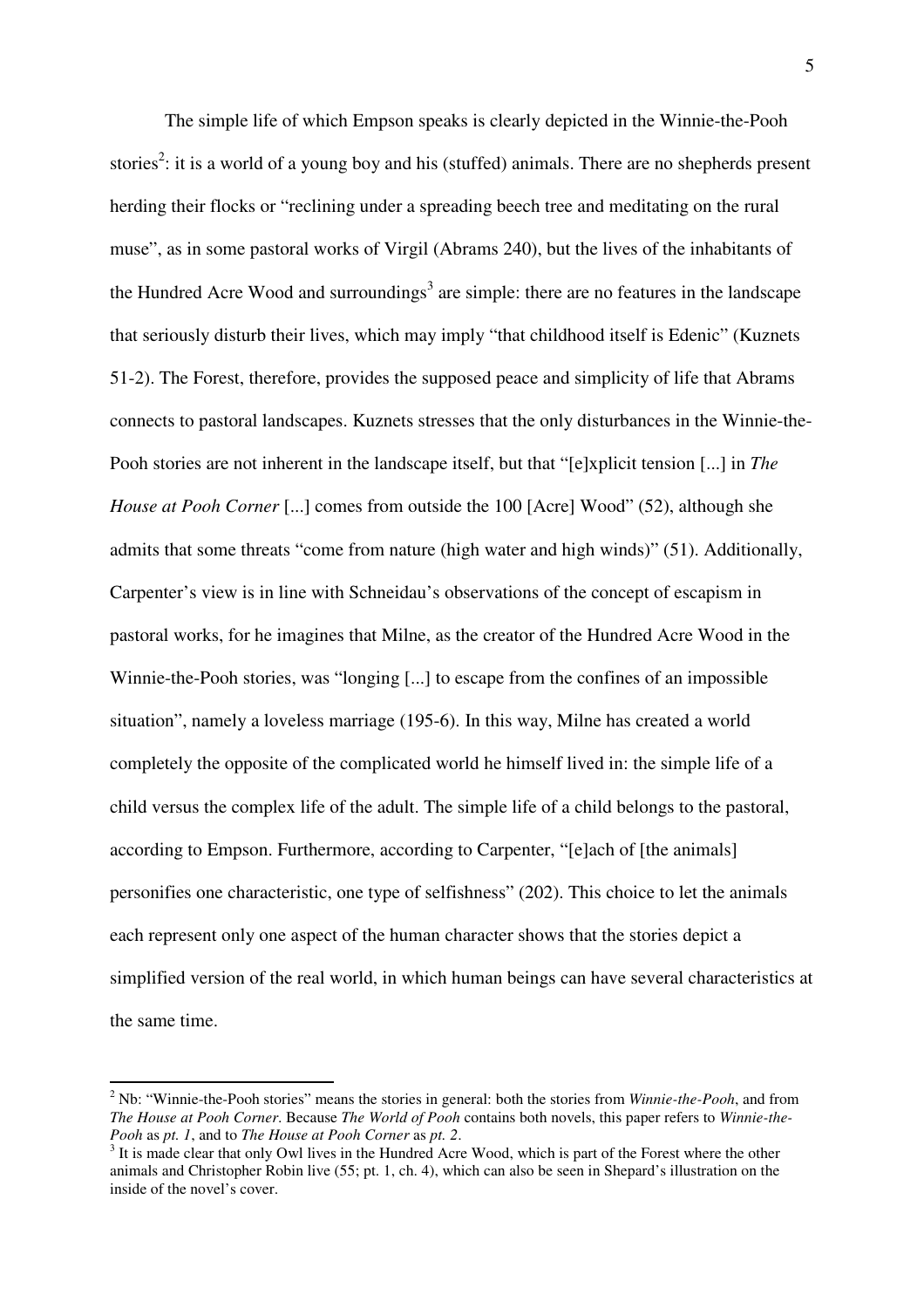#### **1.2.2: The child as shepherd:**

Despite the absence of actual shepherds and sheep, the child in the Forest, Christopher Robin, can be compared to a herdsman, with his animals representing the flock. Carpenter emphasises that neither Owl nor the motherly Kanga, but rather Christopher Robin represents "[t]he only real adult in Pooh's World" (203), which means that he is the one to look after the other inhabitants of the Hundred Acre Wood, like a herdsman looking after his herd of animals. This leading and caring role can be seen in chapter 8 of Milne's *Winnie-the-Pooh*, "In Which Christopher Robin Leads an Expotition to the North Pole" (pt. 1, ch. 8). First of all, it is Christopher Robin who comes up with the idea to go on an expedition (111; pt. 1, ch. 8). He, as the title of the story already suggests, is the leader of the whole group of animals coming along. Christopher Robin initially tells Pooh that the expedition means "[a] long line of everybody" (111; pt. 1, ch. 8), although the story makes clear that it is rather Christopher Robin at the front and everybody behind him. Although Crews suggests the importance of a so-called *hierarchy of heroism* in which, for example, Pooh has a higher rank than Piglet and Owl, he, too, places Christopher Robin at the top (10-11). The illustration accompanying the story also shows Christopher Robin in a leading position, calling the animals to follow him (Shepard 114-15; pt. 1, ch.8):



Another instance depicting Christopher Robin's leading role is: "Christopher Robin called "Halt!" and they all sat down and rested" (118; pt. 1, ch. 8). Furthermore, as shepherds protect their flocks from danger, Christopher Robin takes his responsibility as well when Roo has fallen in the stream. Although no real danger is present, because Roo can swim, the leader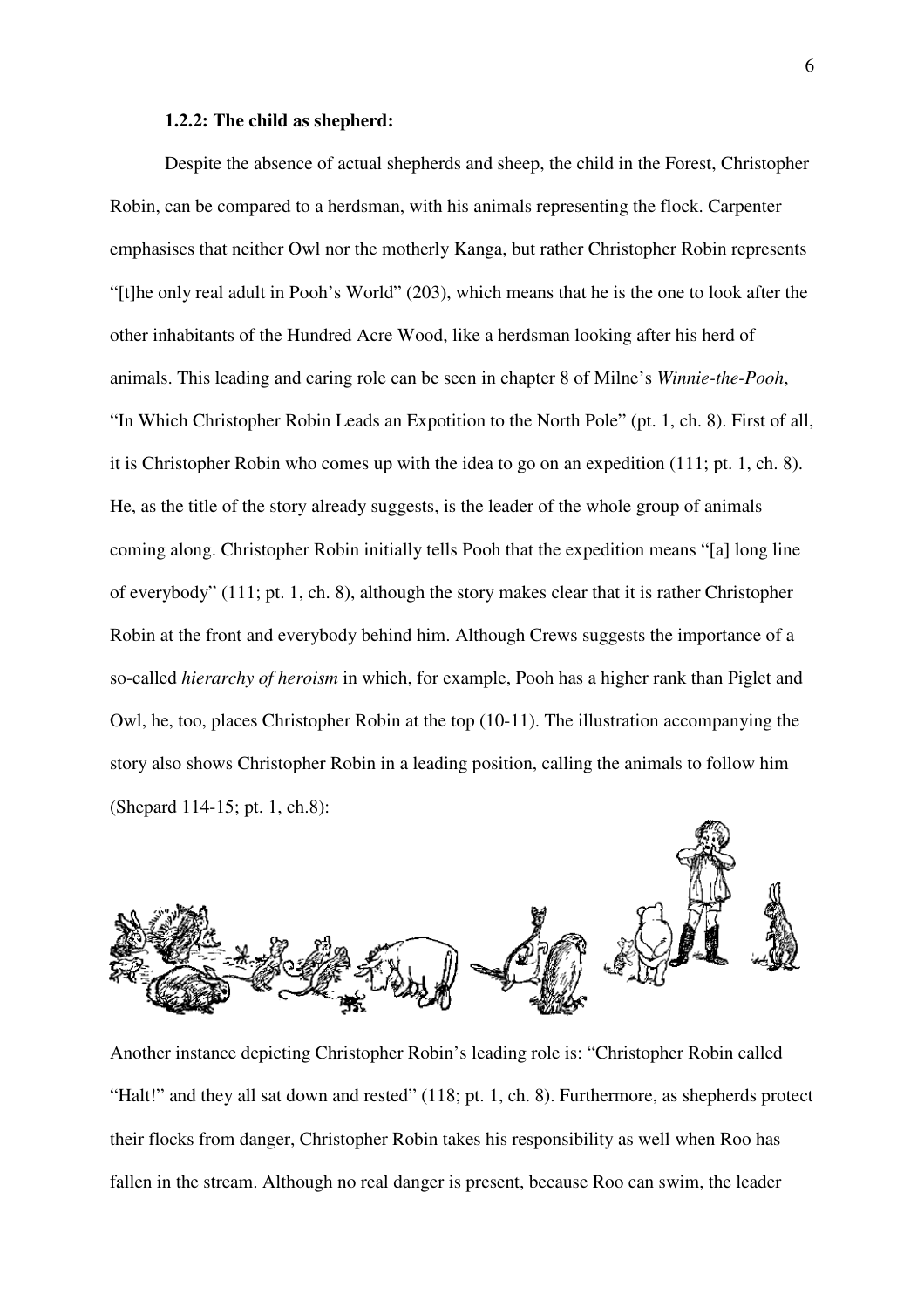immediately comes "rushing down to the rescue" and calls: "[a]ll right, Roo, I'm coming" (121-22; pt. 1, ch. 8). It must be said, nonetheless, that "[e]verybody was doing something to help" and eventually, it is Pooh who helps Roo to climb out of the water (121-22; pt. 1, ch. 8).

 In addition, Christopher Robin's role as protector of the animals is illustrated by Crews mentioning that "[w]henever Pooh and Piglet imagine that they are in danger they wish to be soothed, not by their own fathers and mothers, but by Christopher Robin; and the same holds true for the other animals" (45). The animals are not afraid if Christopher Robin is present. This can be illustrated with several examples, such as Piglet not being "afraid if he had Christopher Robin with him" (74; pt. 1, ch. 5), or Pooh telling Piglet that they are going on an expedition:

"Christopher Robin didn't say anything about fierce. He

just said it had an 'x'."

"It isn't their necks I mind," said Piglet earnestly. "It's their

teeth. But if Christopher Robin is coming I don't mind

anything." (113-14; pt. 1, ch. 8)

Still another example shows Piglet suggesting Christopher Robin's protective character to Pooh, when the boy enters: "Ah, then you'll be all right," said Piglet. "You'll be quite safe with *him*" (50; pt. 1, ch. 3). A final example of Christopher Robin being portrayed as a guard is found in "In Which Kanga and Baby Roo come to the Forest, and Piglet has a Bath" (pt. 1, ch. 7), when Kanga discovers that her baby, Roo, is not in her pocket:

... Just for a moment, she thought she

was frightened, and then she knew she wasn't; for she felt

sure that Christopher Robin would never let any harm hap-

pen to Roo. (104; pt. 1, ch. 7)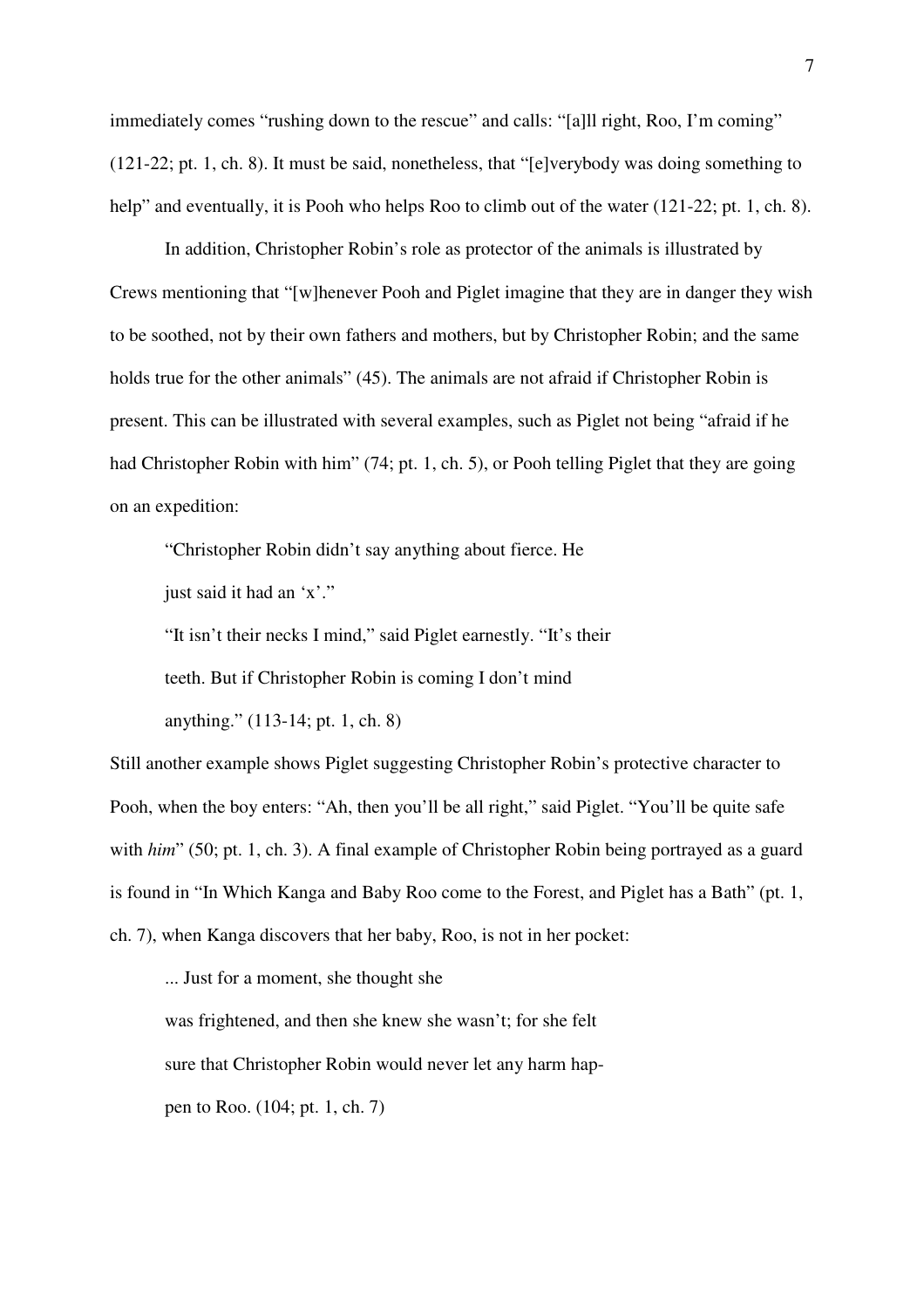Crews even argues that these examples prove Christopher Robin's "identification [with] God Himself, ... a kind of omnipresent Force at work for the rescue of the weak" (60). The link between a shepherd and God is also present in the Bible, when Jesus says: "I am the good shepherd: the good shepherd giveth his life for the sheep" (John 10.11). These arguments show that within a pastoral work the shepherd can also be depicted as a godly figure, caring for his flock, so that Christopher Robin can serve as both a shepherd and a divinity.

#### **1.2.3: Leisure and pleasure:**

 Paul Shepard adds to the aspects of pastoral that it is "a life without "arduous labour", [gives] "freedom to discourse, think, make music, dance, and make love" ... and, of course, make poetry" (qtd. in Schneidau 158). Particular aspects of these are found in the Winnie-the-Pooh stories, especially in Pooh himself: in many stories he is singing, both known and invented songs, and composing lines of poetry, such as his "Lines Written by a Bear of Very Little Brain" (100-01; pt. 1, ch. 7). Thinking is also explicitly mentioned several times as if the thinker actually takes time to think: Christopher Robin "stayed indoors most of the time, and thought about things" (135; pt. 1, ch. 9), and: "One day, when Pooh was thinking ..." (209; pt. 2, ch. 4). Furthermore, the absence of "arduous labour" is also true for the stories: almost no instances are found in which the animals are working hard. Pooh's singing and composing poetry in many stories, Piglet's "sitting on the ground at the door of his house blowing happily at a dandelion" (113; pt. 1, ch. 8), the gathering of the animals at the Pooh party (142-54; pt. 1, ch. 10), Pooh's having nothing to do (163; pt. 2, ch. 1), Pooh and Christopher having a picnic (235; pt. 2, ch. 5), and Piglet picking "himself a bunch of violets" (237; pt. 2, ch. 5) are all examples illustrating the peaceful lives of the animals and the boy. Additionally, the pastoral quality of the stories lies, according to Kuznets, in "a limited daylight landscape that completely contents its inhabitants and from which they ... have no reason to wander, since they experience no longing for either "higher" or "lower" things"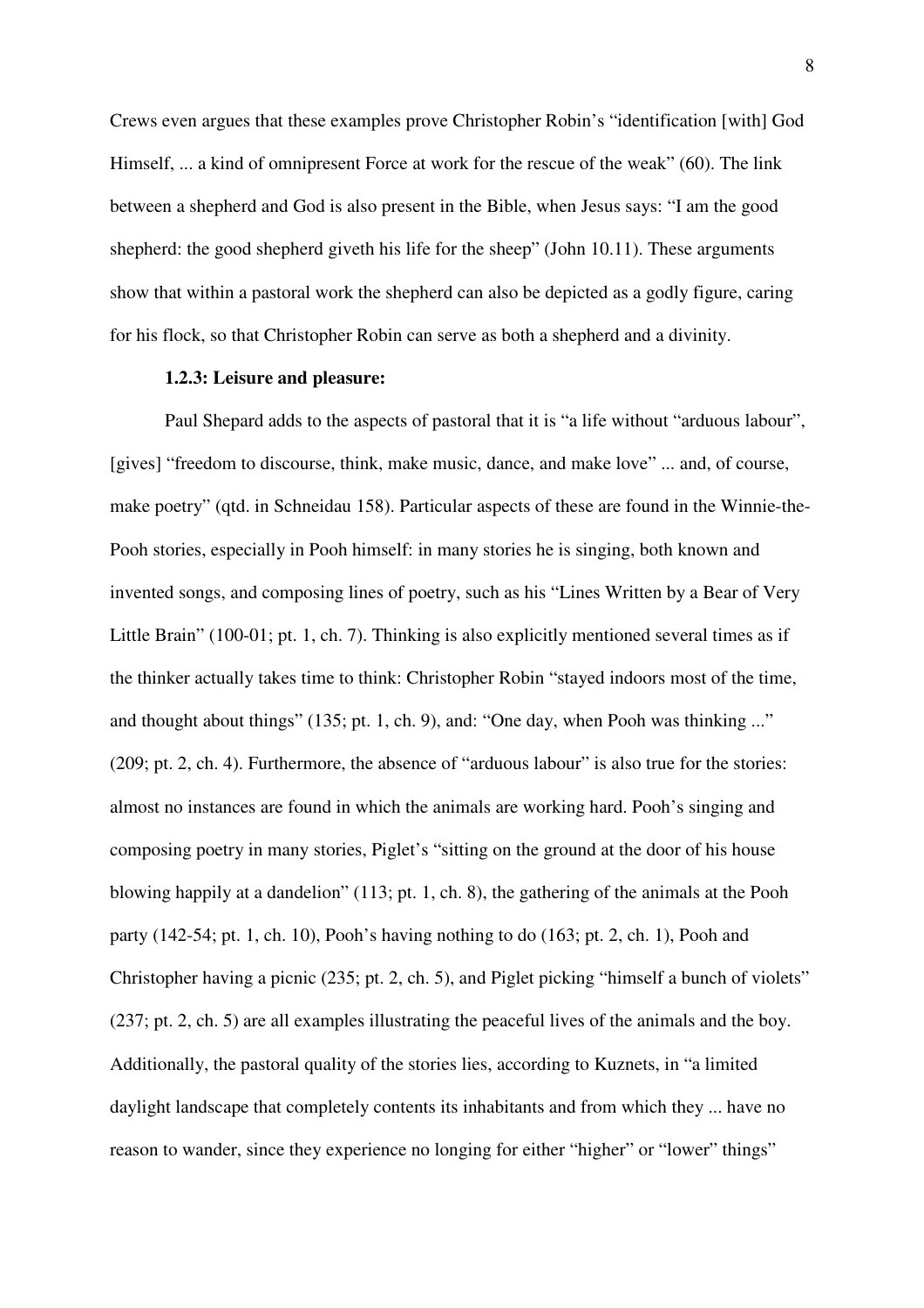(51). The mysterious and probably fearful night world is generally absent in the stories and nature is satisfying enough for the inhabitants so that ambition is dispensable. Smith also argues that "[t]he central meaning of pastoral [...] is the rejection of the aspiring mind" (qtd. in Schneidau 158). The emphasis lies on leisure and pleasure. Nevertheless, one exception must be made for Eeyore, who explains himself:

"... We can't all, and some of

us don't. That's all there is to it."

"Can't all *what*?" said Pooh, rubbing his nose.

"Gaiety. Song-and-dance. Here we go round the mulberry

bush." (76; pt. 1, ch. 6)

Eeyore cannot join the others in singing and dancing, which are supposed to be characteristics of pastoral life. On the other hand, pleasure is still more prominent in the stories than sadness, and it is not mentioned that Eeyore does not enjoy himself. Moreover, Eeyore's melancholy is in such a contrast with the merrymaking of the others, that it endorses their joyful pastoral life. Pleasure is furthermore emphasised, since serious threats such as death are completely absent in the Hundred Acre Wood. Empson writes about another version of pastoral which does involve death, namely *Alice in Wonderland* (268), but death is never mentioned nor even touched on in Milne's Pooh-stories. Even when Piglet is surrounded by rising water and realises that when no help will come, he will have to swim, which he cannot (131; pt. 1, ch. 4), he does not think of drowning. The stories stress merriment rather than affairs disturbing the peaceful life.

#### **1.2.4: Landscape and climate:**

 As for the setting of the pastoral, Siddall suggests "an idealised temperate landscape" (22). The idyllic landscape is "full of nature's charm" (Siddall 11). The setting for the Winnie-the-Pooh stories is much influenced by the setting of the farm where Milne raised his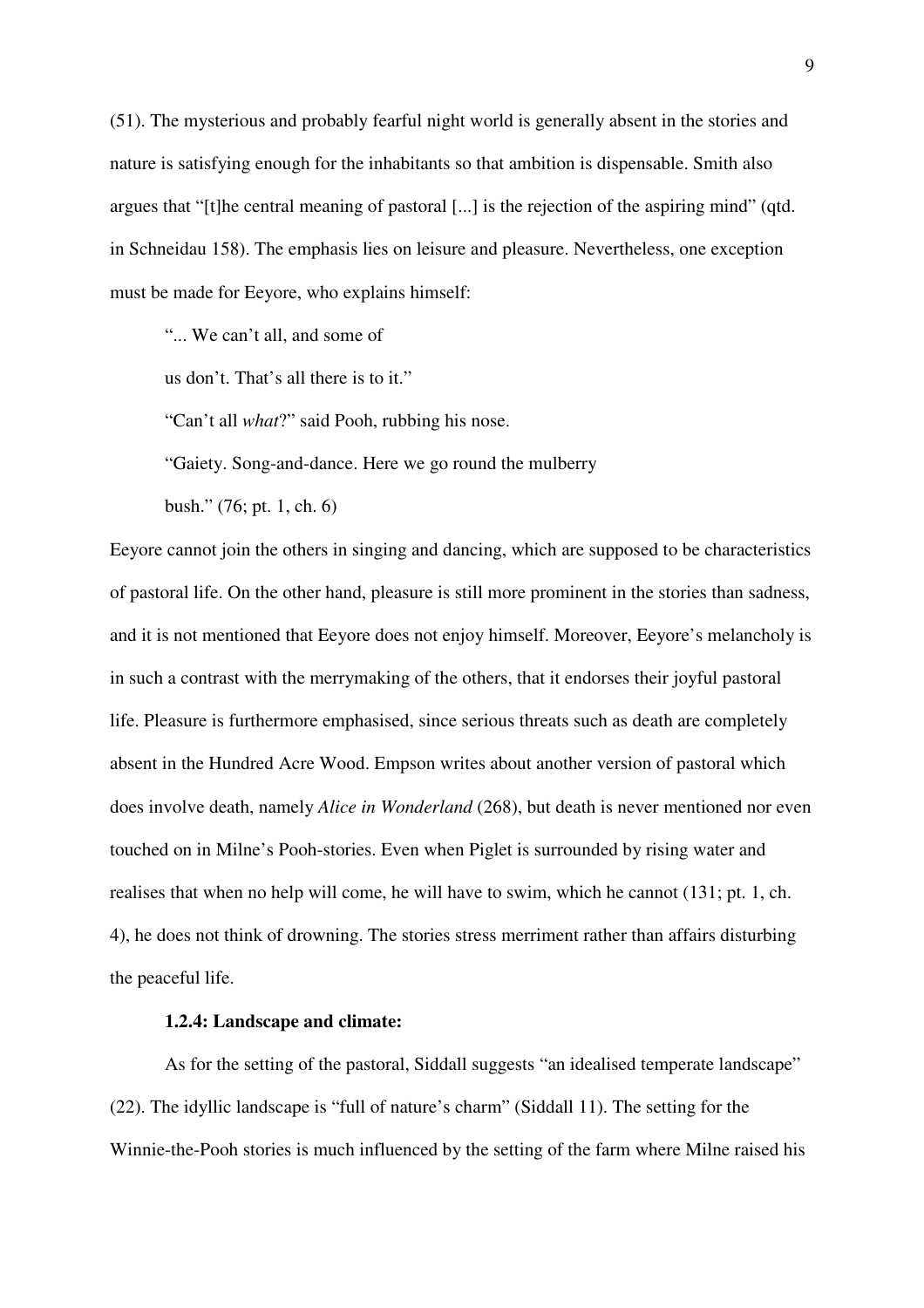son Christopher (Kuznets 47). Carpenter describes the environment of that farm as idyllic and as "a true Arcadian setting, with its sandy wooded landscape on the edge of Ashdown Forest, its small streams and paths" (201). The landscape of the Hundred Acre Wood is clearly idyllic: there are "sandy bank[s]" (35; pt. 1, ch. 2), "rocky beds of streams" (55; pt. 1, ch. 4), all sorts of trees, "a stream which twist[s] and tumble[s] between high rocky banks" (117; pt. 1, ch. 8), and the Hundred Acre Wood provides Owl a living place "of great charm" (55; pt. 1, ch. 4). The descriptions of this rural landscape are on the whole undeniably "full of nature's charm". Eeyore's place, however, contrasts the attractiveness of the rest of the countryside in the stories. He lives in his "Gloomy Place" (167; pt. 2, ch. 1) and is found "in a thistly corner of the forest" (52; pt. 1; ch. 4), which would better suit gothic landscapes, which deal "with fear and horror" (Siddall 66). On the other hand, for Eeyore that particular part of the countryside is the right place to be because it corresponds to his character, and the thistles provide his food (119; pt. 1, ch. 8). What is painful and consequently unpleasant for the one, is ideal for another. In this sense, his own place is just as Arcadian for Eeyore as the rest of the landscape is for the other animals and Christopher Robin.

In addition, the poetic descriptions of the landscape also illustrate its beauty, for example "the new green lace which the beeches had put on so prettily" (55; pt. 1, ch. 4). Nature, besides the inhabitants of the landscape in *The World of Pooh*, is portrayed being happy in itself, rejoicing in the spring after autumnal weather:

 ONE DAY when the sun had come back over the Forest, bringing with it the scent of may, and all the streams of the Forest were tinkling happily to find themselves their own pretty shape again, and the little pools lay dreaming of the life they had seen and the big things they had done, and in the warmth and quiet of the Forest the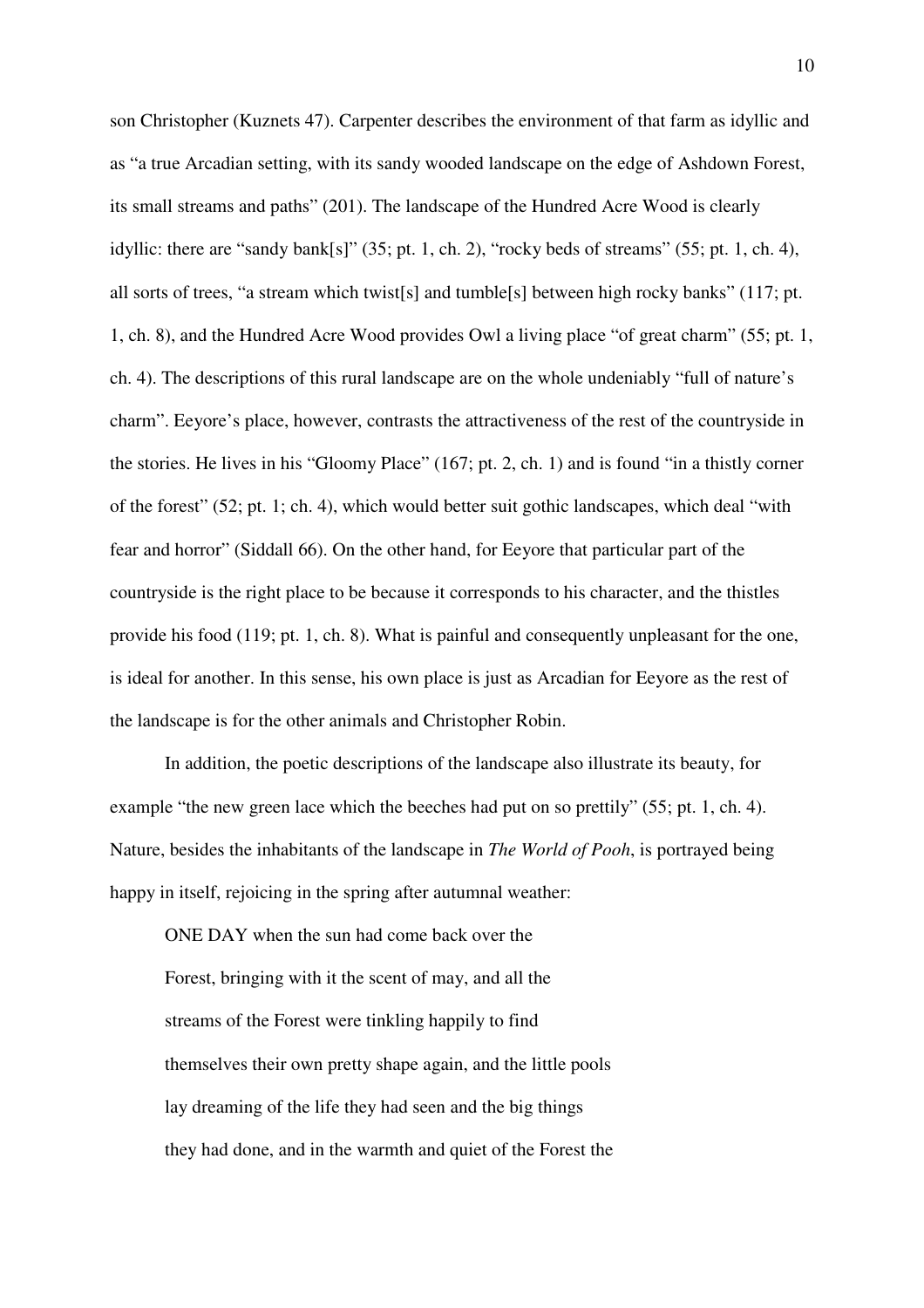cuckoo was trying over his voice carefully and listening

to see if he liked it, and wood-pigeons were complaining gently

to themselves in their lazy comfortable ways that it was the

other fellow's fault, but it didn't matter very much ... . (142; pt. 1, ch. 10)

After the bad weather and hard rain, nature itself can revive and peacefully and gaily take rest at the same time, as the shepherds in the pastoral take their rest retreated in the countryside.

 The climate, as the landscape, also is expected to be pleasant in the pastoral. This is certainly true for the climate in the Pooh-stories. Most of the notions given about the climate provide an image of lovely weather: sunshine and a temperature good enough to be outside laying in the grass (62; pt. 1, ch. 5) or having a party (pt. 1, ch. 10). Another example of the temperate climate is given in a detailed description of nature:

 It was a fine spring morning in the forest as [Pooh] started out. Little soft clouds played happily in a blue sky, skipping from time to time in front of the sun as if they had come to put it out, and then sliding away suddenly so that the next might have his turn. Through them and between them the sun shone bravely ... . (55; pt. 1, ch. 4)

On the other hand, there are also stories in which the weather is not that sunny, when, for example, the continuing rain makes the "ditches … become streams, the little streams ... [become] rivers, and the river, between whose banks they had played so happily, ... sprawl[] out of its own bed" so that the animals cannot go anywhere and subsequently will flood out of their houses (127-8; pt. 1, ch. 9). Two other stories see the animals in wintertime, although the one tells about a "fine winter's day" when for Pooh and Piglet it is still comfortable enough to be outside (pt. 1, ch. 3), and the other sees them singing the "special Outdoor Song which Has To Be Sung In The Snow" (166; pt. 2, ch. 1). These stories demonstrate that the winter for the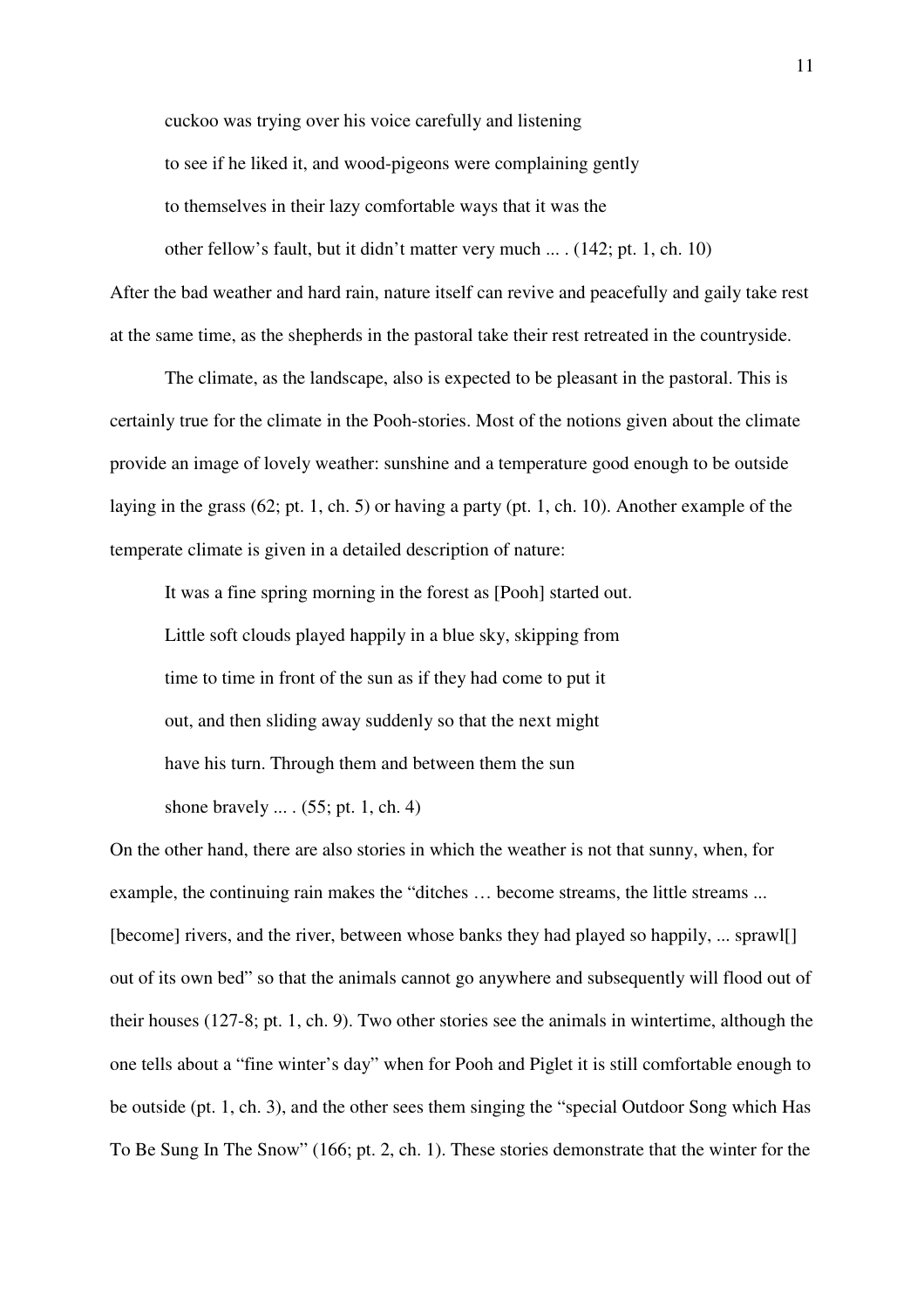animals is not that unpleasant, although it is for Eeyore, who does not like that it is snowing and freezing (170; pt. 2, ch. 1). However, after he has found himself a house again, he seems to forget about that (177-8; pt. 2, ch. 1). The only stories dealing with less fine weather that are left, are one in which it is "cold and misty" (260; pt. 2, ch. 7) and another in which the autumn wind blows down Owl's house (pt. 2, ch. 8). The stories of bad weather are thus five out of twenty, most of which have no seriously threatening outcomes. The differences in the climate result from the natural changing of the seasons, although autumn and winter are less often present. Consequently, most of the time Kuznets is right when calling the natural environment in the stories a "peepshow into paradise" (47). Although Kuznets mentions natural problems such as the water and winds, she also explains that these are easily solved (51). Wullschläger calls the landscape "Arcadia evoked in all its seasons as an English pastoral dream" (qtd. in Wake 36-7).

#### **1.2.5: The end of the pastoral life:**

 A final point must be made about the symbolic features of the landscape. Although in pastoral, as in the Winnie-the-Pooh stories, the emphasis lies on peace and pleasure, as if life will never end, the stories work to an end showing that change is inevitable. First of all, there is the change of the seasons instead of only a continuing summer. Secondly, several suggestions are made in the stories that Christopher Robin is growing up. "He learns. He becomes Educated. He instigorates ... Knowledge" (237; pt. 2, ch. 5). Rivers and streams are present in the landscape, "symbolising the passing of time" (Siddall 24), and "[g]reen is the colour of growth and renewal" (Siddall 20), which is also notably present from the beginning: Christopher Robin lives behind a green door (21; pt. 1, ch. 1) in a green environment. Whereas the animals do not show actual development, Christopher Robin does.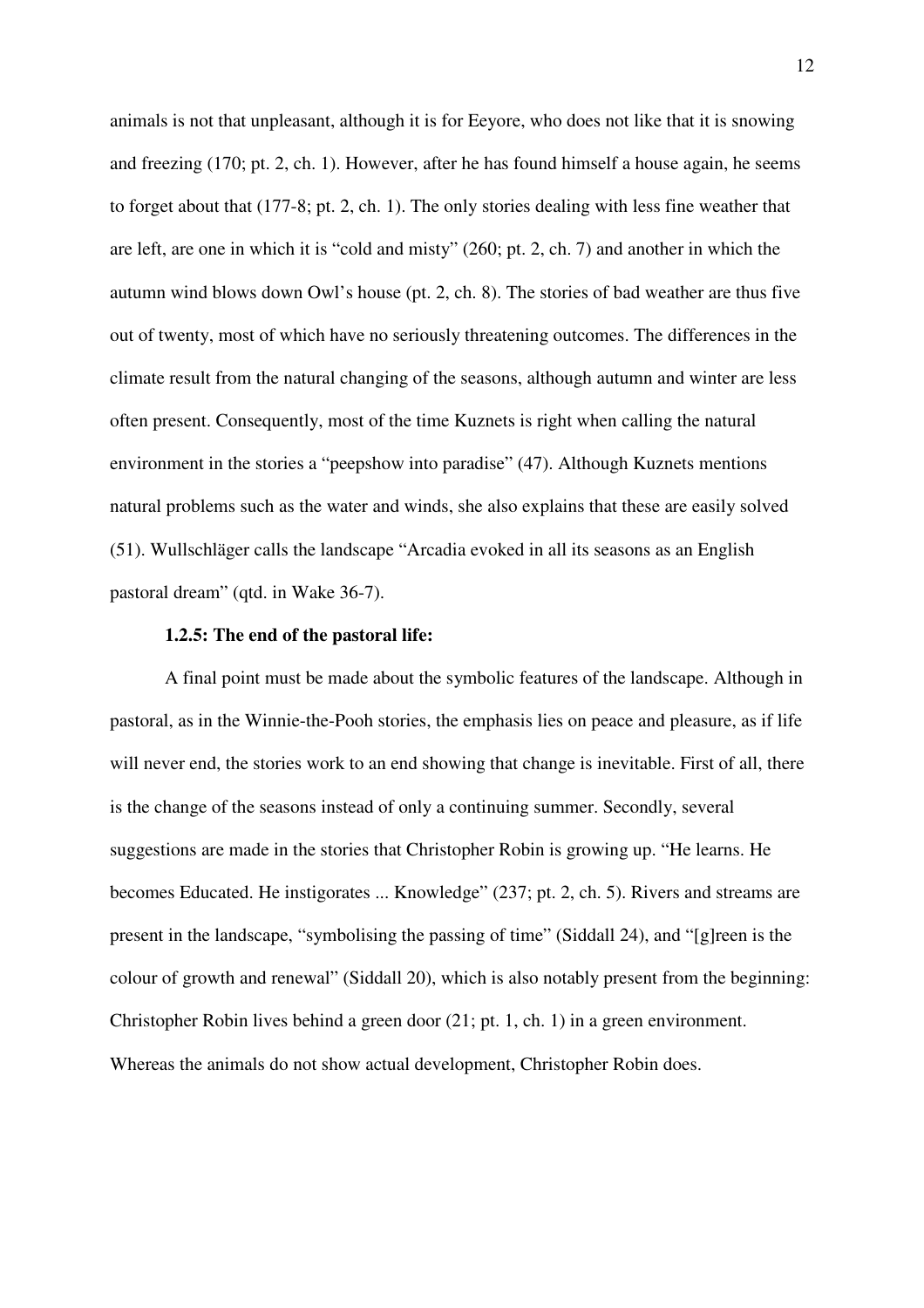Moreover, according to McGillis, "description of setting" in the Pooh-stories "reflects the characters" (34). The story succeeding the one in which it becomes known that Christopher Robin goes to school, starts with the following passage (242; pt. 2, ch. 6):

 BY THE time it came to the edge of the Forest the stream had grown up, so that it was almost a river, and, being grown-up, it did not run and jump and sparkle along as it used to do when it was younger, but moved more slowly.

It is striking how this reflects Christopher Robin's growing up. After this excerpt, Christopher Robin is only seen when he is helping the animals, for example to find Pooh and Piglet who have become lost (267-9; pt. 2, ch. 7) and to instruct the animals how to get things out of Owl's old house (294; pt. 2, ch. 9). Christopher Robin spends less spare time with his friends, such as having a picnic or a party. However, it must be said that he is almost never seen playing with them, as Carpenter (205) points out, except for the game Poohsticks (254; pt. 2, ch. 6). The final story has him sitting on the top of the forest, where many trees stand in a circle, and he is "looking out over the world" (310-11, 313; pt. 2, ch. 10). It is as if the wide world is attracting him, and he has to leave the forest of his childhood. The forest has clear borders and values and the trees may stand for shelter as well as for a veil keeping certain things hidden, but now Christopher Robin will leave he can discover anything he likes and does not like. According to Carpenter, Christopher Robin's leaving the forest and the animals will make "their continued existence impossible" (202). It is as if the flock, together with the shepherd, and the whole pastoral life will vanish as soon as Christopher Robin has grown up.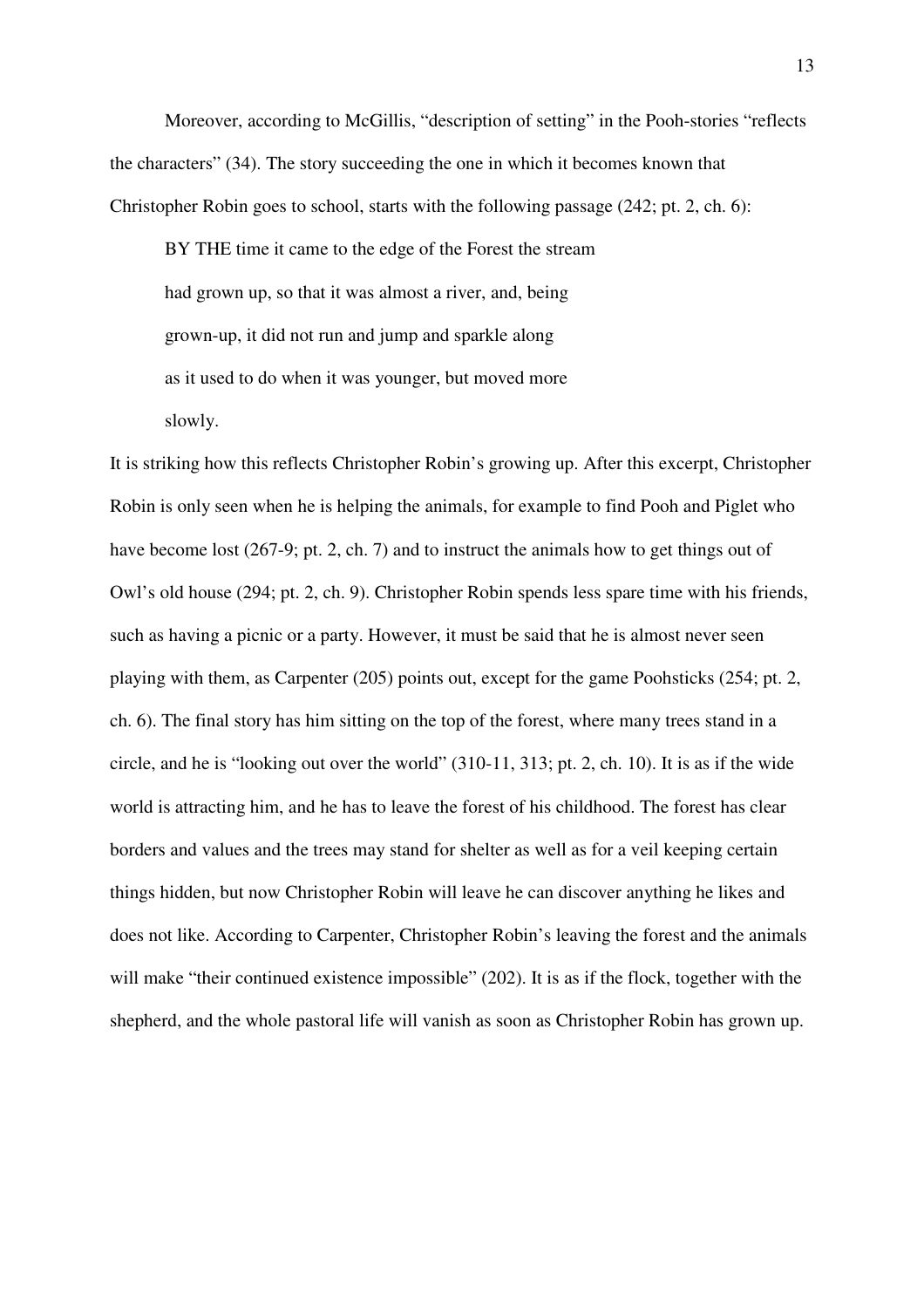#### **Chapter 2: An Eco-critical Approach to** *The World of Pooh*

#### **2.1: Concerns of literary eco-criticism**

During the nineteenth century both American and English writers started "drawing attention to the threats to the environment by urbanization and industrialization" (Abrams 87). Ecocriticism "takes as its subject the interconnections between nature and culture, specifically the cultural artifacts of language and literature" (Glotfelty, qtd. in Dobrin and Kidd 49). Literary eco-criticism, therefore, critically "explore[s] the relations between literature and the biological and physical environment, conducted with an acute awareness of the devastation being wrought on that environment by human activities" (Abrams 87). There are eco-critical writers of poetry or prose (according to Siddall 108), but also eco-critics who are not literary artists themselves responding to literary works. The latter group belongs to the field of ecocriticism "see[ing] texts as artifacts that can be examined eco[-]critically for the sake of better understanding a relationship between a text and a physical environment, and eco[-]ciriticism is thus a tool, a critical inquiry that can be applied to text in order to see the relationships of that text in a particular way" (Dobrin 233). Eco-criticism wishes to analyse texts of all literary genres in order to find "implications of a text for environmental concerns" (Abrams 89). Abrams explains that not only fiction, but also scholarly texts should be used for this "green reading" (89). Regarding literary fiction, "the hitherto undervalued forms of nature writing and of *local color* or regional fiction", and children's literature are also included (Abrams 89).

Although eco-criticism cannot entail a single theory, according to Abrams "certain issues and concerns are recurrent" (88). Among these is the replacement of "anthropocentrism by ecocentrism" (Abrams 88). As said by many eco-critics, Western culture is too much "oriented to interests of human beings, who are viewed as opposed to and superior to nature,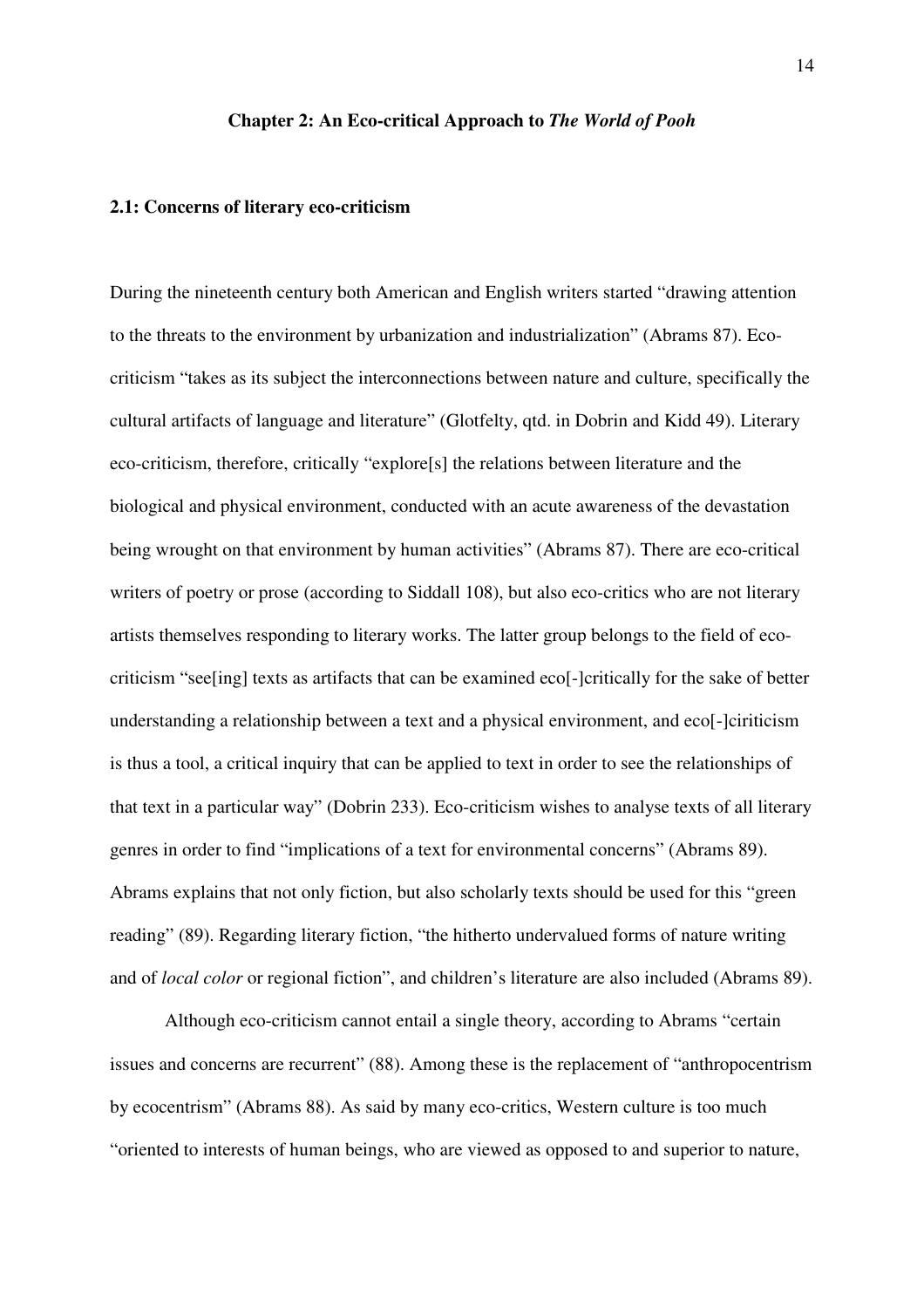and free to exploit natural resources and animal species for their own purposes" (Abrams 88). Eco-critics want an ecocentric worldview, which means "that all living things and their earthly environment ... possess importance, value, and even moral and political rights" (Abrams 88), so that human beings on the one hand and animals and nature on the other hand are seen as being equal, instead of opposed to each other. Additionally, eco-writers "imagin[e] a state of nature prior to the fall into property, into inequality and into the city" (Bate, qtd. in Siddall 109). "[T]he biblical account of the creation, in which God gave man "dominion over the fish of the sea, and over the birds of the air, and over the cattle, and over all the earth" (Gen. 1.26), therefore, is rejected (Abrams 88). In addition, eco-criticism criticises the binaries of "man/nature or culture/nature, viewed as mutually exclusive oppositions" because it is thought that "these entities are interconnected, and also mutually constitutive" (Abrams 88). Plevin adds that eco-criticism "emphasi[ses] the interdependence of human and animal life while also respecting the specificity ― even the inaccessibility ― of the latter" (qtd. in Dobrin and Kidd 12).

Siddall mentions that "[e]co-critics value human rootedness, of dwelling in a home, as distinct from living in a house" (107). City life and rural life are opposed because "'[d]welling' in full identification with the earth is more likely to be achieved in a rural culture than in cities" (Siddall 107). In other words, it is implied that people and environment can unite, and people are encouraged to retreat from the "restless and rarely satisf[ying]" city and move into the countryside. Whereas the city provides "a mobile culture" constantly emphasizing change, another value of eco-critics is to "resist change, except for the recurring and organic processes of birth, growth, death and renewal" (Siddall 107). In this way culture and nature are somehow opposed to each other, although the binary culture/nature is said to be criticised at the same time. Siddall explains what is meant with *home*, by saying that it is not the same as "feel[ing] at home in [one's] own nation", because "'home' for the eco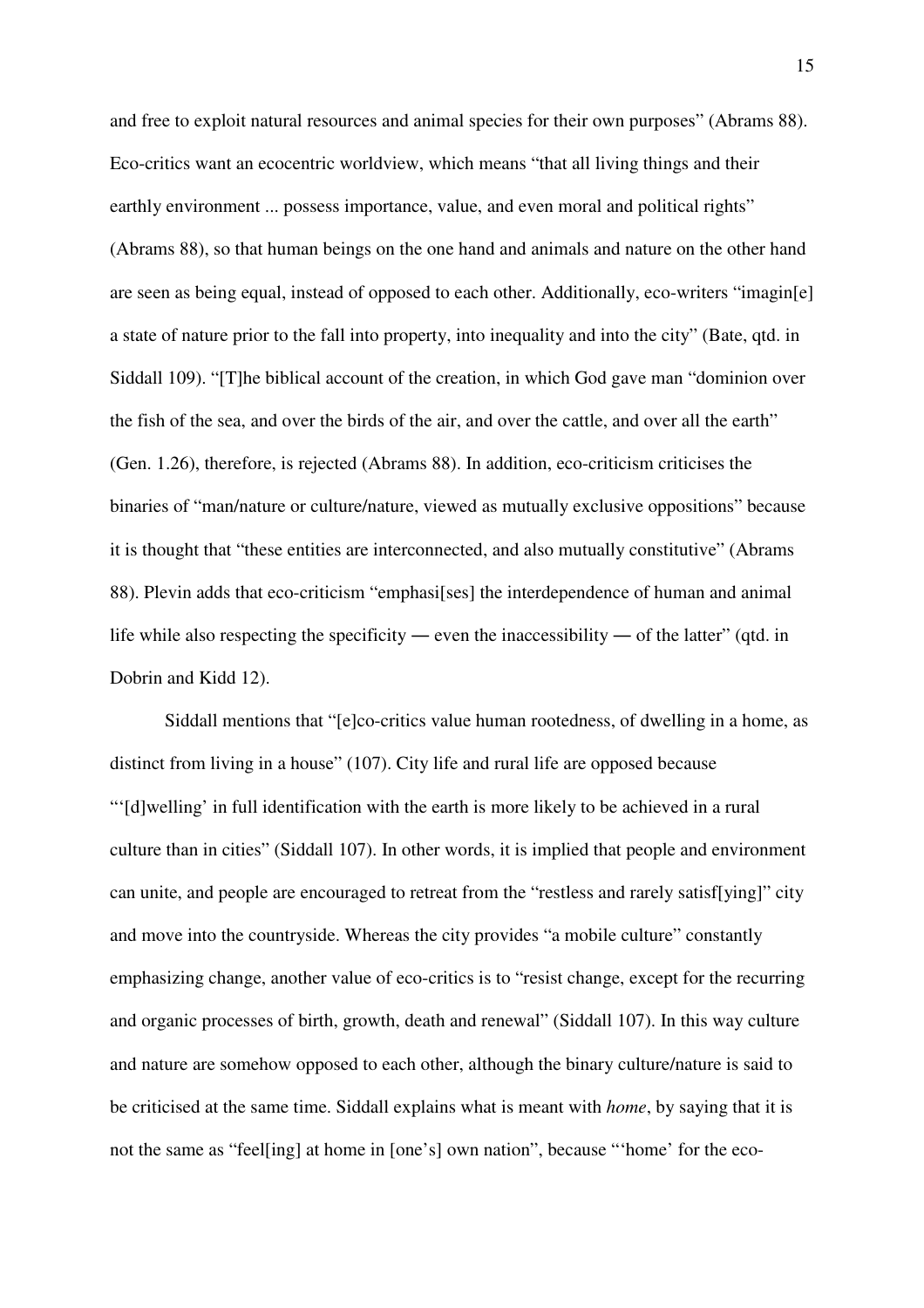[writer] is a deeper ideal: to dwell in a remembered place rather than to live in a country for which we can feel patriotic" (108).

The eco-critic Jonathan Bate also points out that eco-writers' "way of articulating the relationship between humankind and environment, person and place, ... is experiential, not descriptive. [Their works are not] narratives of dwelling, ... [but] revelation[s] of dwelling" (qtd. in Siddall 109). Bate makes clear that eco-writers do not just create an amusing story, but that they bring to mind their own experiences with the natural environment, which they share with readers.

Finally, Siddall points out that, when taking an eco-critical perspective, the poet Wordsworth may be praised "for rejecting cities and finding his soul in landscape, [but that] his brand of nature depends on what it offers to humankind" (108). According to Siddall, "[a] deep eco-critic would relegate human needs (even Wordsworth's) and celebrate nature in its own right" (108). For that reason, nature should not be praised for the sole reason that people can consume what nature provides, like food, but because nature is praiseworthy in itself, for its beauty, for example.

## **2.2: Eco-critical approach to** *The World of Pooh*

## **2.2.1 Why** *The World of Pooh* **can be approached eco-critically:**

Both pastoral literature and the nineteenth century writers drawing attention to human influence on the environment, among others, belong to a "[genre] called *nature writing*", which represents the natural environment (Abrams 87). Siddall adds that "[m]uch literary ecocriticism pays attention to pastoral ... writing" (106). Although Milne himself is not seen as an eco-critical writer, his Pooh-stories have many descriptions of the environment and clearly belong to the genre of nature writing. Because these stories have a pastoral setting, it is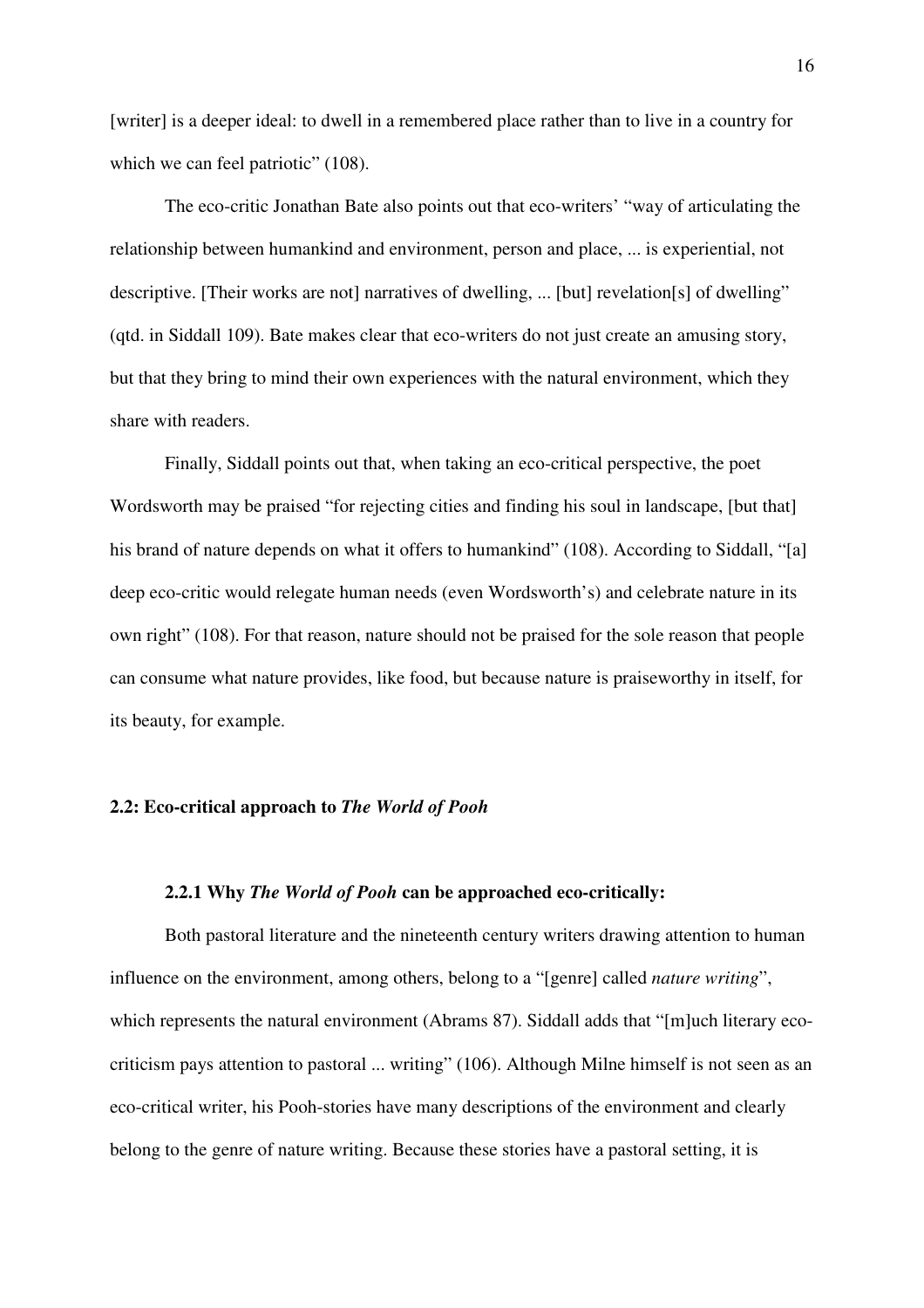appropriate to take an eco-critical approach while commenting on *The World of Pooh*. Furthermore, as Glotfelty states, eco-criticism particularly takes a look at "the cultural artifacts of language and literature" (qtd. in Dobrin and Kidd 49). By paying attention to literature eco-criticism broadens its own boundaries. *The World of Pooh* is present within these boundaries, for it can be seen as one of the cultural artifacts: it is a piece of writing which itself incorporates the cultural artifacts of language and literature within the stories, considering the several poems and songs that Pooh composes. Obviously, it is Milne himself who composed this poetry and these songs, so that the complete literary work of *The World of Pooh*, including the compositions supposedly made by Pooh, may reveal something about the relationship between Milne and his work on the one hand, and the physical environment on the other hand.

Furthermore, as Dobrin and Kidd explain, "[w]ith respect to literary representation, ... on the one hand ... [c]hildren are still presumed to have a privileged relationship to nature ... . On the other hand, the child is still assumed to be devoid of content ... . The child thus has no necessary connection with nature, no experience or understanding of it" (5-6). This makes analysing children's literature in an eco-critical perspective interesting. The Pooh-stories show a particular relationship between a child and his natural environment, which makes the stories suitable for an eco-critical approach.

Finally, considering the environment, Milne's Pooh-stories can be seen as regional fiction since the stories take place in a setting which is very much like the setting of Cotchford Farm, where the Milne family lived (Kuznets 47). McGillis argues that the Hundred Acre Wood in the Pooh-stories "could not be [set] anywhere", but that "[t]he south and central regions of England are precisely appropriate because of their domestic and pastoral qualities" (35). Cotchford Farm was situated "between Tunbridge Wells and East Grinstead ... on the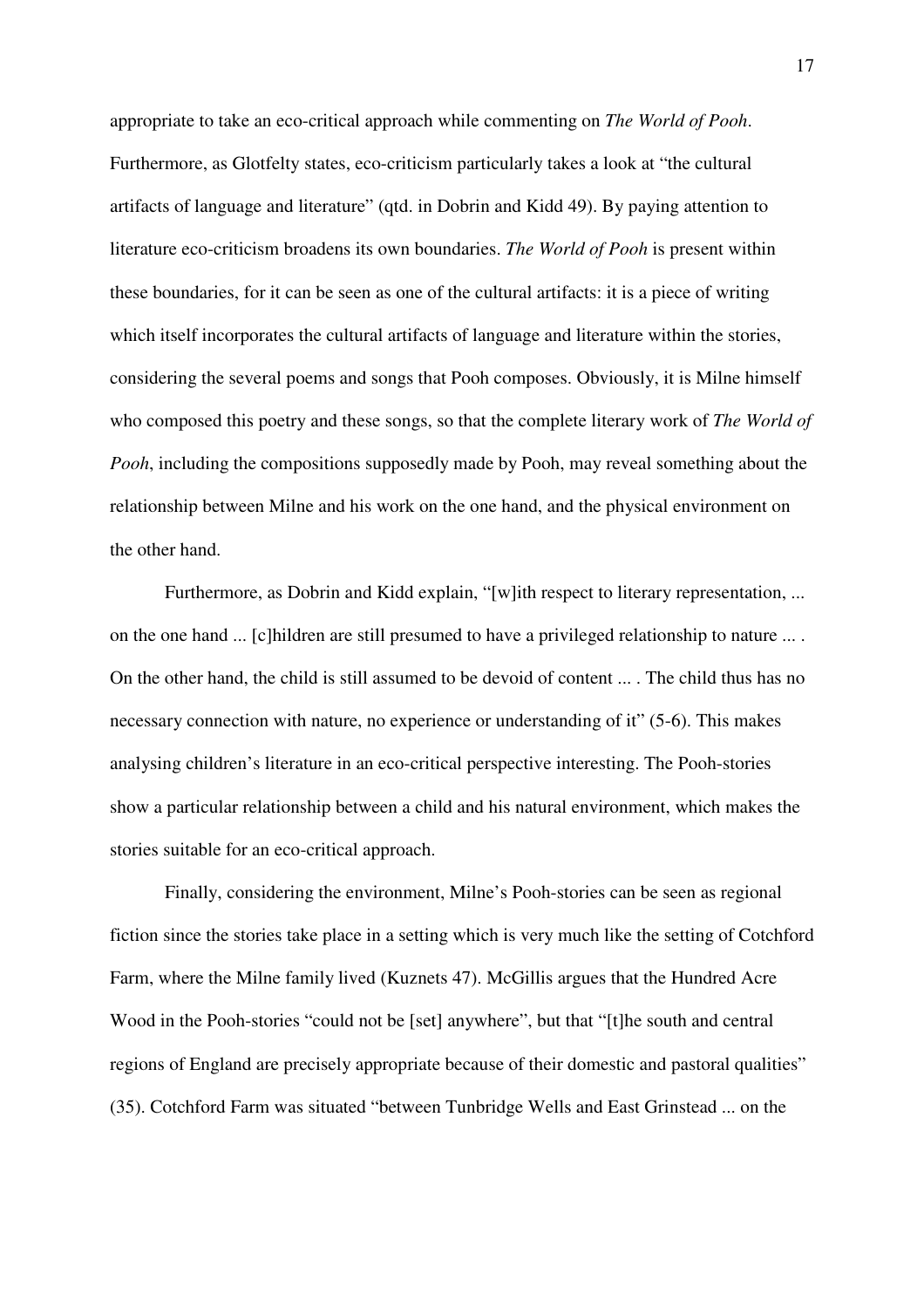edge of Ashdown Forest (Carpenter 201), which is located in the South East of England ("The Forest Today").

#### **2.2.2 Anthropocentrism:**

First of all, it must be clarified whether the Pooh-stories provide an anthropocentric or ecocentric world. According to Crews, Christopher indirectly asks Milne's voice to make "Christopher Robin ... the center of attention" in the narration (7). Crews backs up his claim with the following excerpt from the very first story, with Milne's responses left out:

"What about a story?" said Christopher Robin.

[...] "Could you very sweetly tell Winnie-the-Pooh one?"

[...] "About himself. Because he's *that* sort of Bear." (16; pt. 1, ch. 1)

It is quite likely that what Christopher Robin is asking in fact, is Milne's voice to tell stories concerning himself as the main character instead of Winnie-the-Pooh. This will emphasise the role of both the listening Christopher and the character of Christopher Robin as presented in the stories. Furthermore, each story has Christopher Robin mentioned at least once, either when he is directly involved in a particular action, or when the animals think of him, such as in "In which Rabbit has a Busy Day, and we learn what Christopher Robin does in the Mornings" (pt. 2, ch. 5). Even in this story it is clear that Christopher Robin plays an important role in the animals' lives, for they do not rest until they know why he is not home and what he does in the mornings. Hemmings, conversely, argues that "Christopher Robin is not the protagonist in his imagined world", because "Winnie-the-Pooh and his animal friends cut the narrative path through the Hundred Acre Wood" (73). It is true, however, that Christopher Robin is important to the animals: even when he is not present they think of Christopher Robin when help is needed. In this way, he very much seems to be the protagonist in the animals' lives. Carpenter also stresses Christopher Robin's importance to the animals, for he describes "the relationship in which Pooh, Piglet, and the other toys stand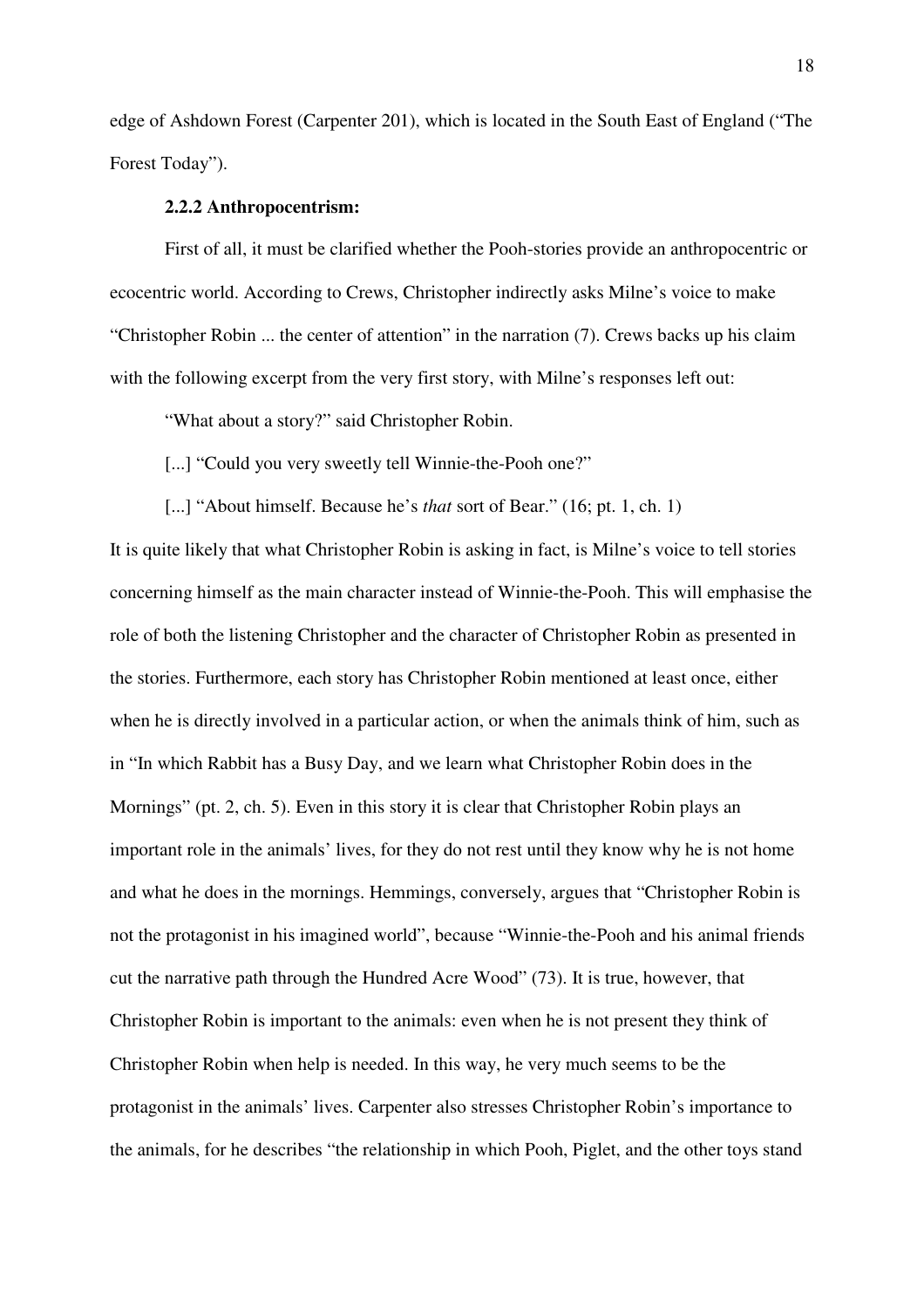to Christopher Robin" as one of "adoring, admiring, fearing only his reproof" (192). It may be asked whether Christopher Robin in his turn also tries his best to suit the animals likewise, because no instance in the stories hints at this. Christopher Robin seems to be the centre of the animal's lives.

Secondly, the biblical account of creation of which Abrams speaks is reflected in *The World of Pooh*. The Bible tells that God gave human beings authority over His creation, namely over the earth and all the animals living on it (Gen. 1.26). Lurie indicates about Christopher Robin that "in the Pooh books he rules over ― and in the illustrations physically towers over ― a society of smaller beings" (qtd. in Kuznets 51). As can be seen from the picture below (23; pt. 1, ch. 1), Christopher Robin is looking down at Pooh, but it can also suggest Christopher looking down on Pooh.



In the stories Christopher Robin's stuffed animals have come alive, although they remain stuffed. However, these toys could also have been turned into life-size animals. Instead, the illustrator chose to keep their sizes small enough, presumably in accordance with the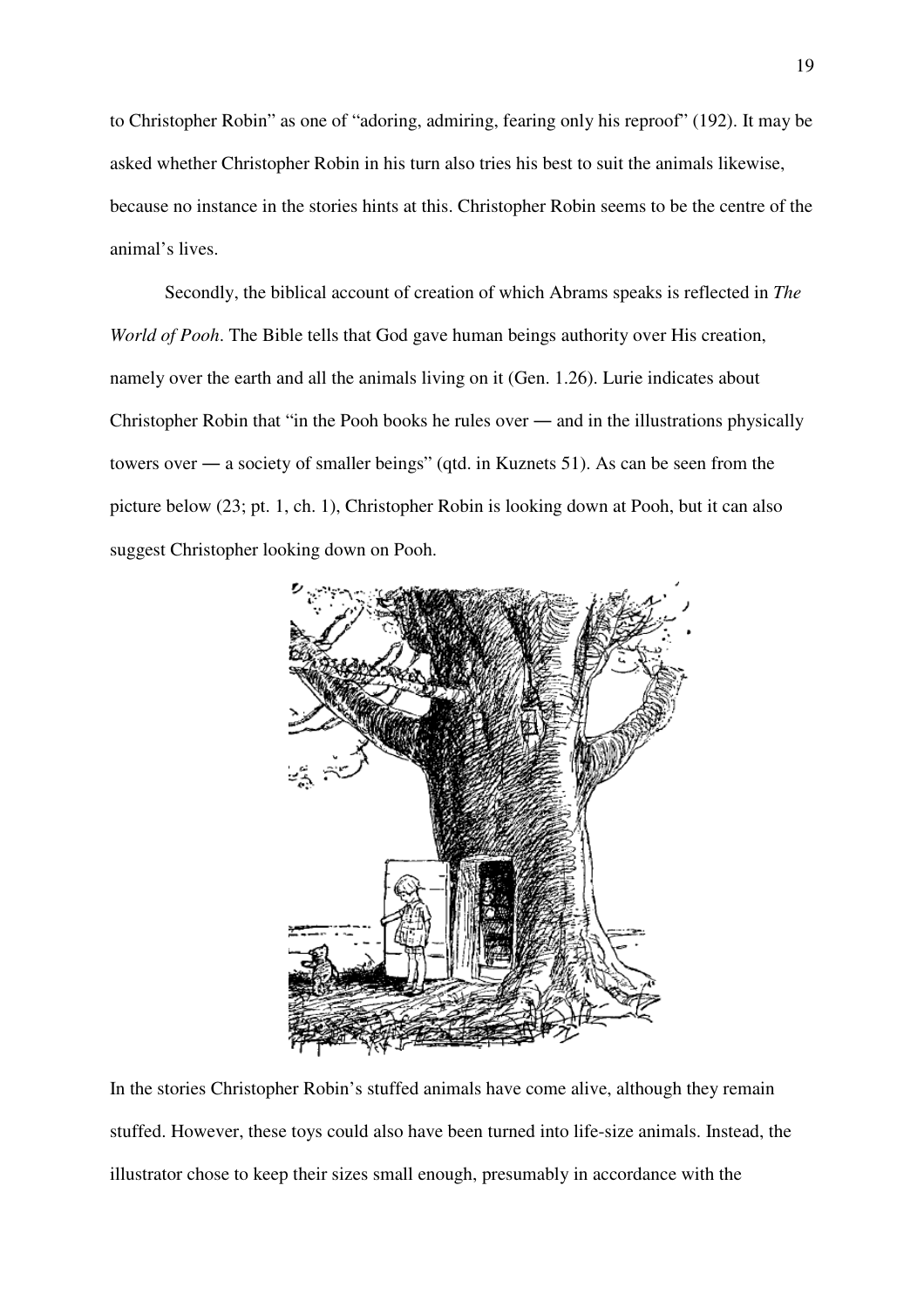narrator<sup>4</sup>. This allows Christopher Robin to own the animals, similar to a boy in real life being the owner of his stuffed animals, and in that way he can do with his cuddly toys and with the real animals in the forest whatever he wants. Since size can be related to power, Christopher Robin's being taller than Pooh may illustrate his authority: he can without difficulty hold his own against a bear, for example. Kuznets, moreover, claims that Christopher Robin is "in godlike control" (55), and "hungry for power" (56). The animals acknowledge his authority, for example when Rabbit says: "What does Christopher Robin think about it all? That's the point" (253; pt. 2, ch. 6), and when Piglet wants to be sure that a particular thing they are up to is the right thing to do: "Would Christopher Robin think so?" (259; pt. 2, ch. 7). The animals "know of no other power in their lives", according to Carpenter (204). A distinction between real and stuffed animals is mentioned by Kuznets, who explains that "Owl and Rabbit and his kin" are the real animals, and all the others stuffed (50), although in the "Hundred [Acre] Wood distinctions between toy animals and other animals are not made" (212). Anyhow, "the child is a god amid the toys and animals" (Kuznets 51), and Christopher Robin's "authority is never questioned" (Hemmings 72). Christopher Robin's living "at the very top of the Forest" (135; pt. 1, ch. 9) may hint at his superiority as well.

## **2.2.3 Ecocentrism and possession of nature:**

l

However, the anthropocentrism of the Pooh-stories can be put into perspective. First of all, according to Sobel most of "the characters are animals", and there is a human being "interacting with animals"; therefore the "animals play a central role" in the stories (29). As Hemmings already pointed out, Pooh is at least as important as Christopher Robin (73). Even though Pooh is not an authoritative figure, the novels are titled after him, and he is present in every story as well as Christopher Robin. Additionally, it is clear that the animals have their own lives, and they also have their own places to live. Although Christopher Robin's opinion

<sup>&</sup>lt;sup>4</sup> According to Kuznets, the illustrations "seem an integral part of the Pooh books, and ... add a visual dimension" (54).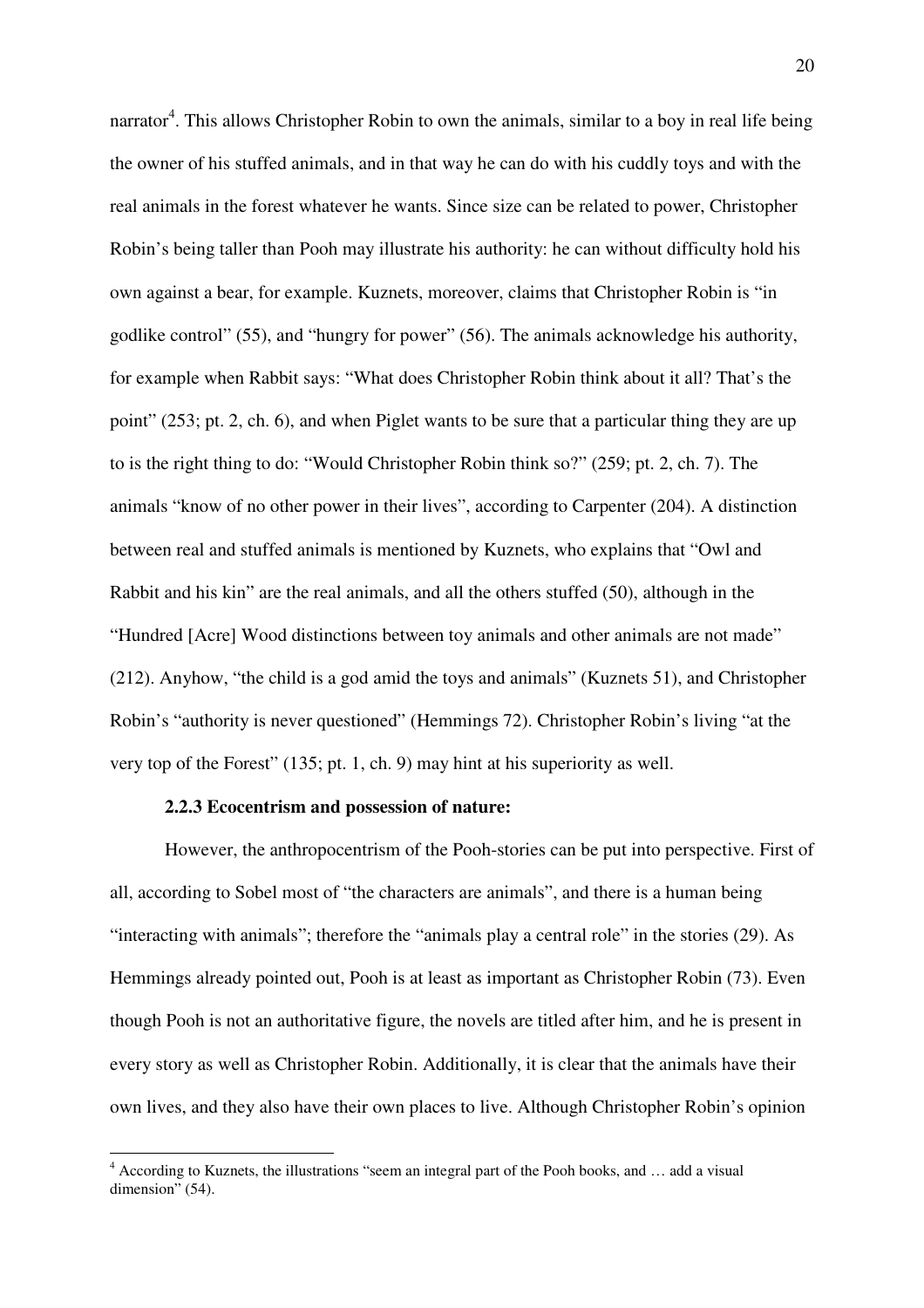means very much to them, they also do what they themselves want without asking Christopher Robin what they should do, such as visiting each other (pt. 1, ch. 2), hunting tracks (pt. 1, ch. 3). There even is an instance when Pooh sings that he will not go to Christopher Robin: "And I'm not going to see Owl or Eeyore / (or any of the others) / Or Christopher Robin" (212; pt. 2, ch. 4).

Although Christopher Robin is called the owner of the animals (Kuznets 50) and his authority is acknowledged, he does not reveal himself as a boss commanding his subordinates (apart from the story in which he leads the expedition, perhaps (pt. 1, ch. 8)) or as a father punishing his children. Christopher Robin is never seen reprimanding the animals for things they do wrong, not even when he "enter[s] the episode at the end to set all wrongs right again" (Crews 9). An example is provided when the animals unkindly want to teach Tigger a lesson by losing him in the mist and finding him only the next day (pt. 2, ch. 7). The result is that they become lost themselves (268-9; pt. 2, ch. 7). Christopher Robin does not blame them, but is relieved to find them (270; pt. 2, ch. 7). The animals and Christopher Robin are depicted more like equal beings than as opposed to each other. Christopher Robins clearly loves the animals (75; pt. 1, ch. 5), particularly Pooh (27; pt. 1, ch. 1). The binary of man/nature as opposed to each other, therefore, is not that prominently present in Milne's Pooh-stories.

Furthermore, one particular thing indicates that the nature of Pooh's world is not, as eco-writers rather imagine, in "a state ... prior to the fall into property" (Bate, qtd. in Siddall 109). This sign of nature fallen into human's property is the broken board next to Piglet's house, "which had: "TRESPASSERS W" on it" (44; pt. 1, ch. 3), which must stand for *Trespassers will be prosecuted*. However, the board is broken and the message made unclear. The landscape has become accessible for anyone, and it is as if Milne did not want that particular scene to belong to someone in special. It may also be the case that Christopher Robin broke the board when he entered the forest, so that he could make his residence in this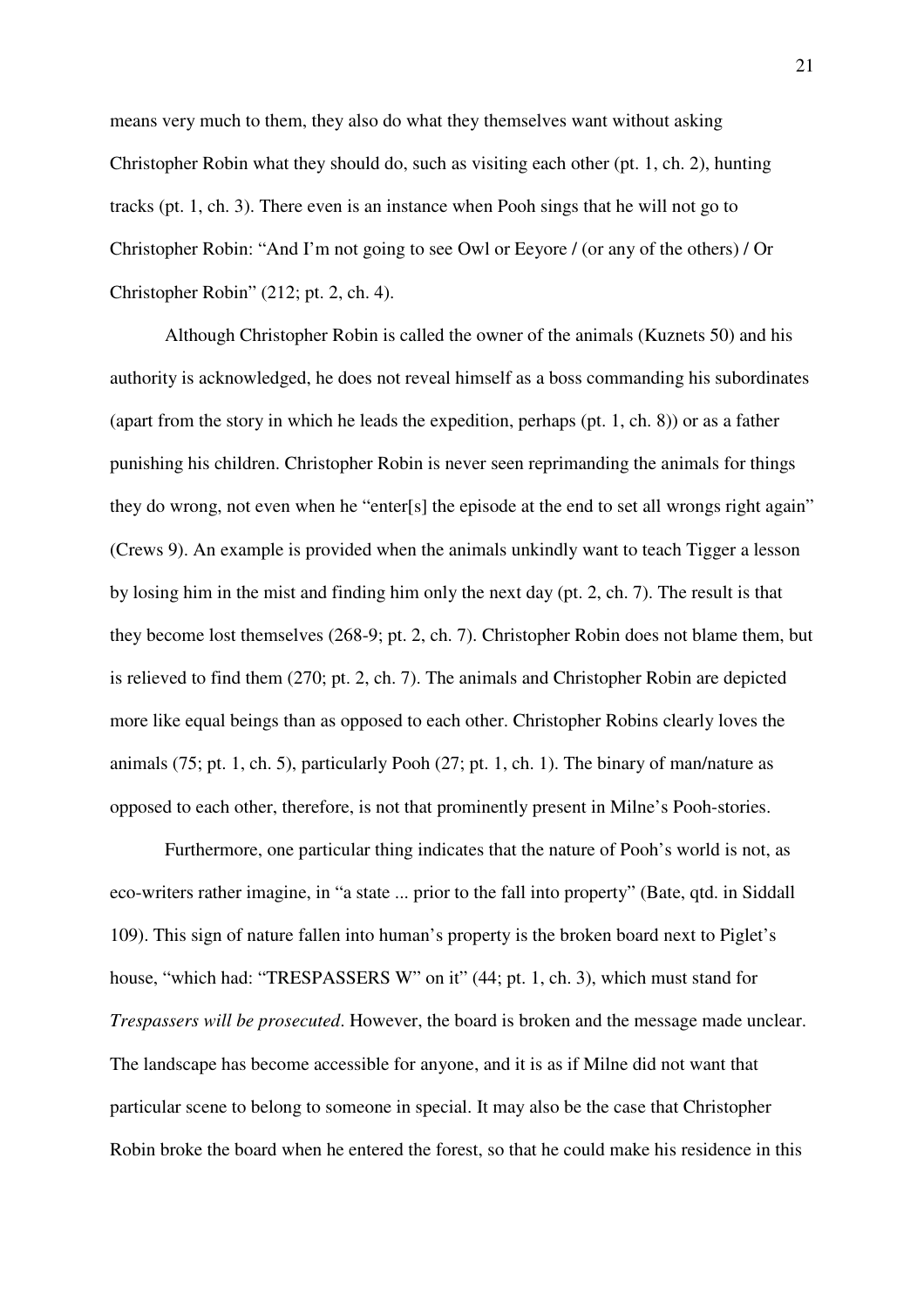environment. In any case, either the environment being under someone's possession or the inaccessibility of the forest is being mocked at, because Piglet claims that the text on the board is "his grandfather's name ... and it was short for Trespassers Will, which was short for Trespassers William" (44; pt. 1, ch. 3). Although at first he almost reveals the correct meaning, Piglet clearly gives a wrong and perhaps also subversive explanation of the text.

## **2.2.4 Dwelling in a rural landscape:**

Christopher Robin and his toy animals retreat into the countryside to live there among real animals and dwell in nature. This is at least what Milne chooses to do with his son and his stuffed animals. Instead of living in a man-built house in the city, Christopher Robin dwells in a green or natural home in the forest. This evidently embodies the eco-critical value of dwelling in a home, in full identification with the earth (Siddall 107). The houses in which they live are tree houses for Christopher Robin (see picture on page 23; pt. 1, ch. 1) and Piglet (44; pt. 1, ch. 3), and a hole in a sandy bank for Rabbit (35; pt. 1, ch. 2), for example. In this way the characters really live *in* nature. The greenness of Christopher Robin's house is even more stressed by his green door (21; pt. 1, ch. 1).

The busy city life is absolutely absent in the stories. Even when Christopher Robin goes to school in the mornings, Milne rather lets him vanish from the scene than writing about the school or placing the school in the forest. Neither does the author tell his readers anything about the world outside the forest, nor is the school on the map on the inside of the cover of the book. The rustic life in the countryside is not disturbed by noisy schoolchildren; no human beings other than Christopher Robin enter the forest. It is as if Milne wanted his son to grow up in a green environment. If Milne shared "the eighteenth-century Lockean view of the child as a blank slate on which the environment could make its mark" (Kuznets 35), then it could be argued that Milne saw nature as a positive influence on Christopher's growing up. Carpenter claims that "Milne felt very strongly that the Wordsworthian view of childhood was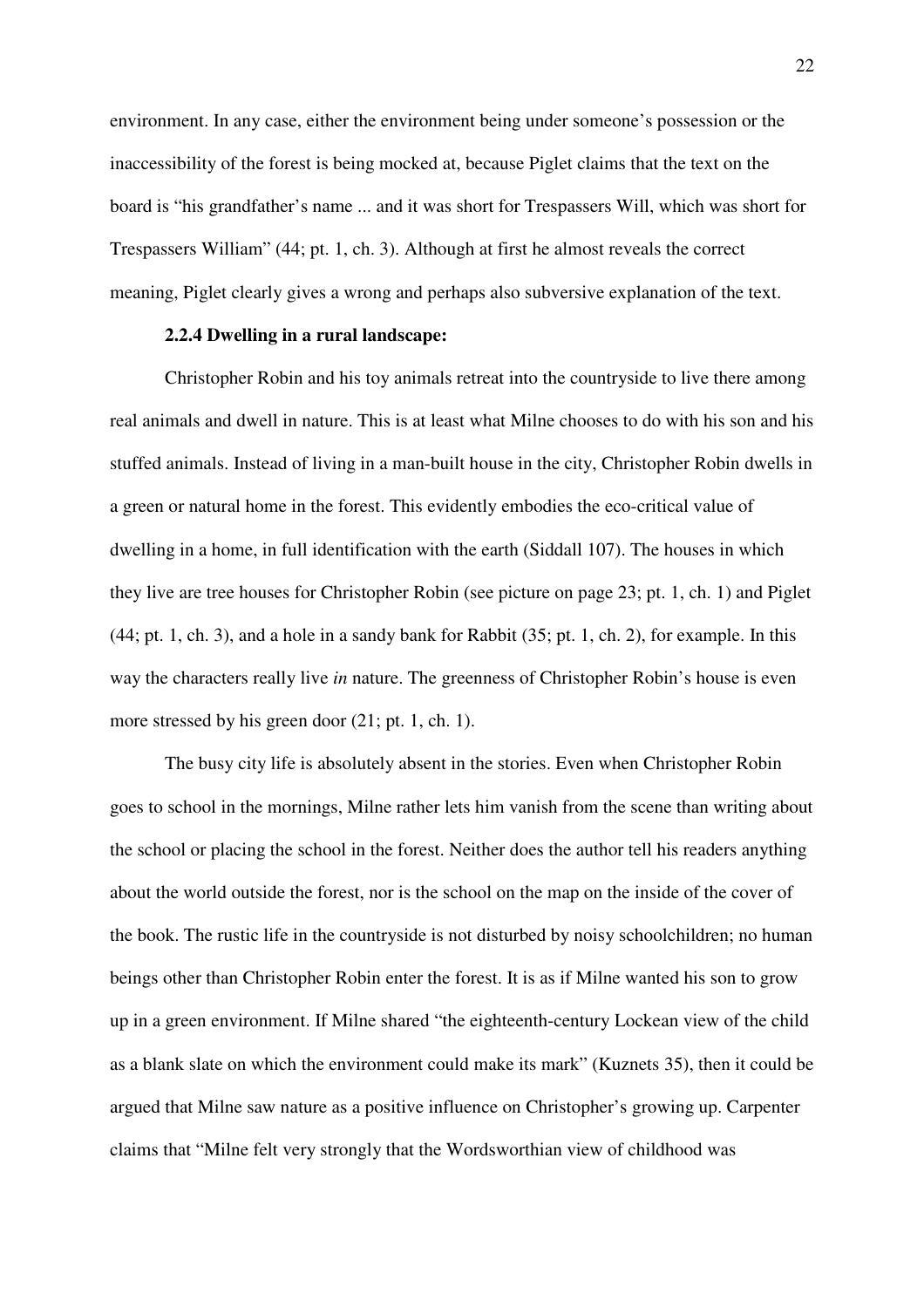completely wrong" (197) because children have "a natural lack of moral quality, which expresses itself ... in an egotism entirely ruthless" (Christopher Milne, qtd. in Carpenter 197). Although Milne may not have shared the view of the child being as pure as a blank slate, it is true that in the Pooh-stories he fantasises his son having a green childhood, so that he must prefer growing up in a natural environment rather than in a city.

Furthermore, the descriptions of the landscape and nature are more likely to be experiential, and thus revelations of dwelling, rather than descriptive. The setting of the stories was provided by Cotchford Farm, "a Sussex farmhouse for use as a weekend and holiday alternative to the family's London home" (Carpenter 201). So also in real life Milne now and then retreated from the city into the countryside. Additionally, Milne himself had lived in the same region in his own childhood, as Carpenter makes clear: "at about the age of eleven he himself had begun a very happy period living in that part of England" (201). Milne found happiness in nature when he was a child, and now wanted his own son, both in reality and in the stories, to experience the same relationship between humankind and environment.

Finally, although the rustic life in the countryside is opposed to the mobile culture of city life, Milne does not leave out "the recurring and organic processes of birth, growth, death and renewal", which is exactly what eco-critics emphasise. Nature in *The World of Pooh* shows these organic processes, such as the turning of the seasons, the turning of night into day and vice versa, and Christopher Robin growing up. Additionally, Pooh once composes some lines summarising the different seasons and weather:

## *On Monday, when the sun is hot*

- *... On Tuesday, when it hails and snows,*
- *... On Wednesday, when the sky is blue,*
- *... On Thursday, when it starts to freeze*
- *And hoar-frost twinkles on the trees* (100-01; pt. 1, ch. 7).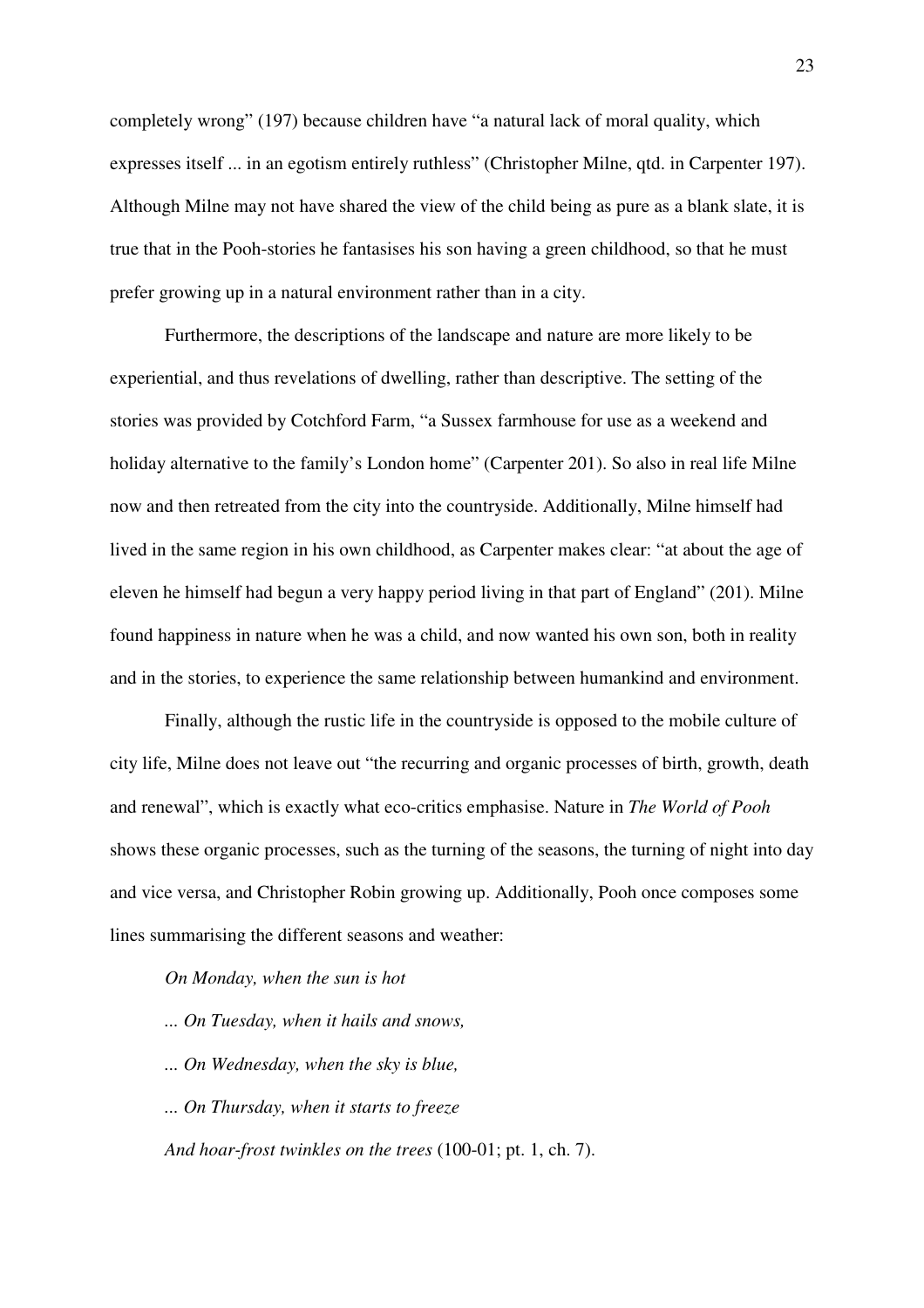As a final example, Milne gives a symbolic account of the turning of night into day: "The Sun was still in bed, but there was a lightness in the sky over the Hundred Acre Wood which seemed to show that it was waking up and would soon be kicking off the clothes" (70; pt. 1, ch. 5).

### **2.2.5 Praise of nature in its own right:**

The detailed and lengthy descriptions of nature and the environment reveals Milne's great interest in the landscape beside his interest in the characters of the stories. Pooh's songs and poetry often deal with the natural environment as well, for example the song called "Noise, by Pooh":

*Oh, the butterflies are flying, Now the winter days are dying, And the primroses are trying To be seen. And the turtle-doves are cooing, And the woods are up and doing, For the violets are blue-ing* 

*In the green.* 

*Oh, the honey-bees are gumming On their little wings, and humming That the summer, which is coming Will be fun. And the cows are almost cooing, And the turtle-doves are mooing, Which is why a Pooh is poohing*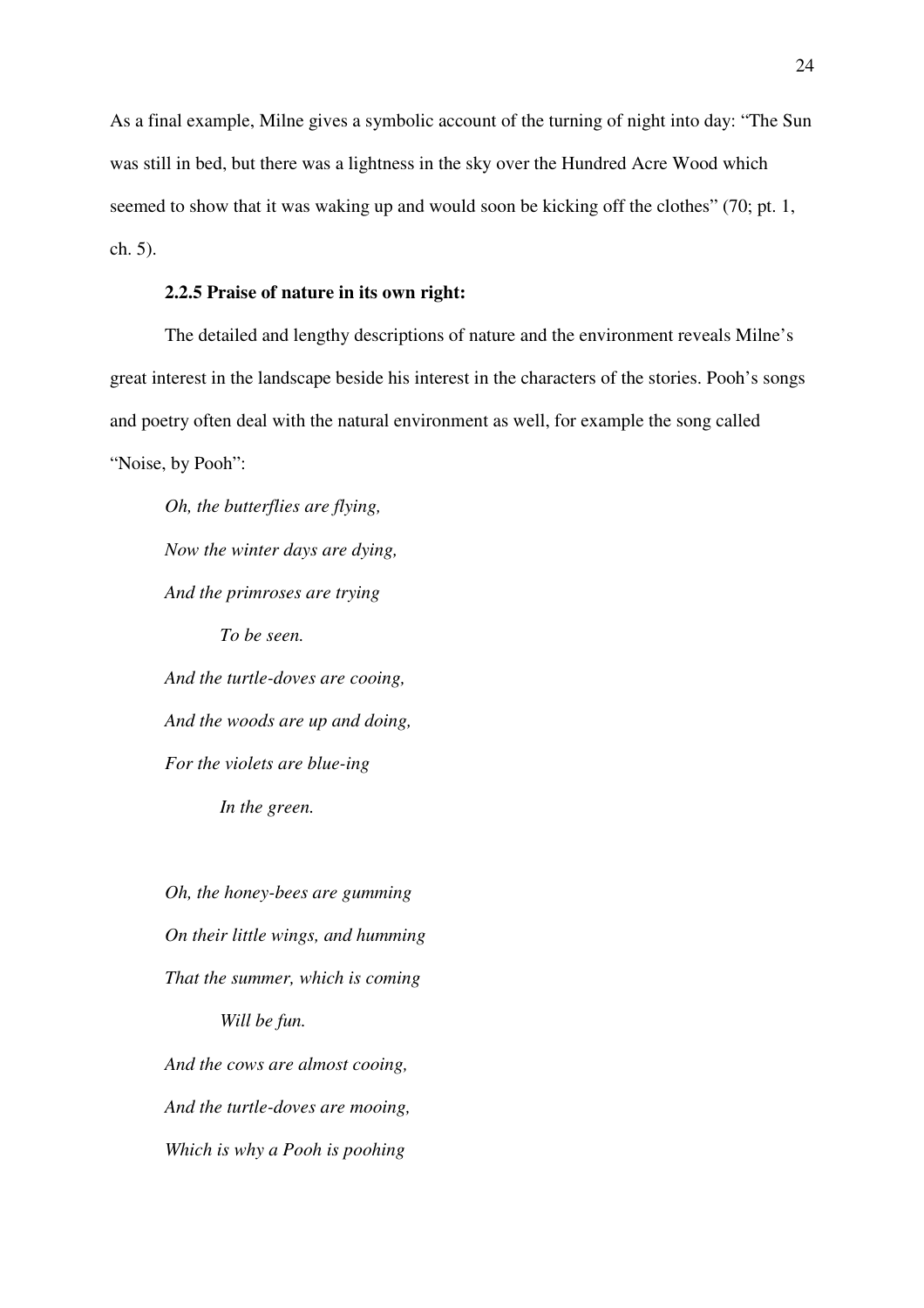*In the sun.* 

*For the spring is really springing; You can see a skylark singing, And the blue-bells, which are ringing, Can be heard. And the cuckoo isn't cooing, But he's cucking and he's ooing, And a Pooh is simply poohing Like a bird.*

According to Hemmings, in books of the Golden Age "desire is irrepressibly present through the attention to acts of consumption" (59). Because consumption of things provided by nature is almost absent in *The World of Pooh*, it cannot be said of Milne, as of Wordsworth, that "his brand of nature depends on what it offers to humankind" (Siddall 108). Pooh, however, thinks that "the only reason for being a bee that I know of is making honey. ... And the only reason for making honey is so as *I* can eat it" (18; pt. 1, ch. 1). This clearly is a case of happily making use of nature, instead of thinking about the animal species as having their own rights, and instead of relegating one's own needs. However, it must be said that this is the only instance in which Milne shows desire and consumption of nature so explicitly. Neither Christopher Robin nor the animals are depicted as having a predatory attitude to the natural environment and resources. Milne does not praise nature for what it offers to humankind, except perhaps for the pastoral aspects of the landscape.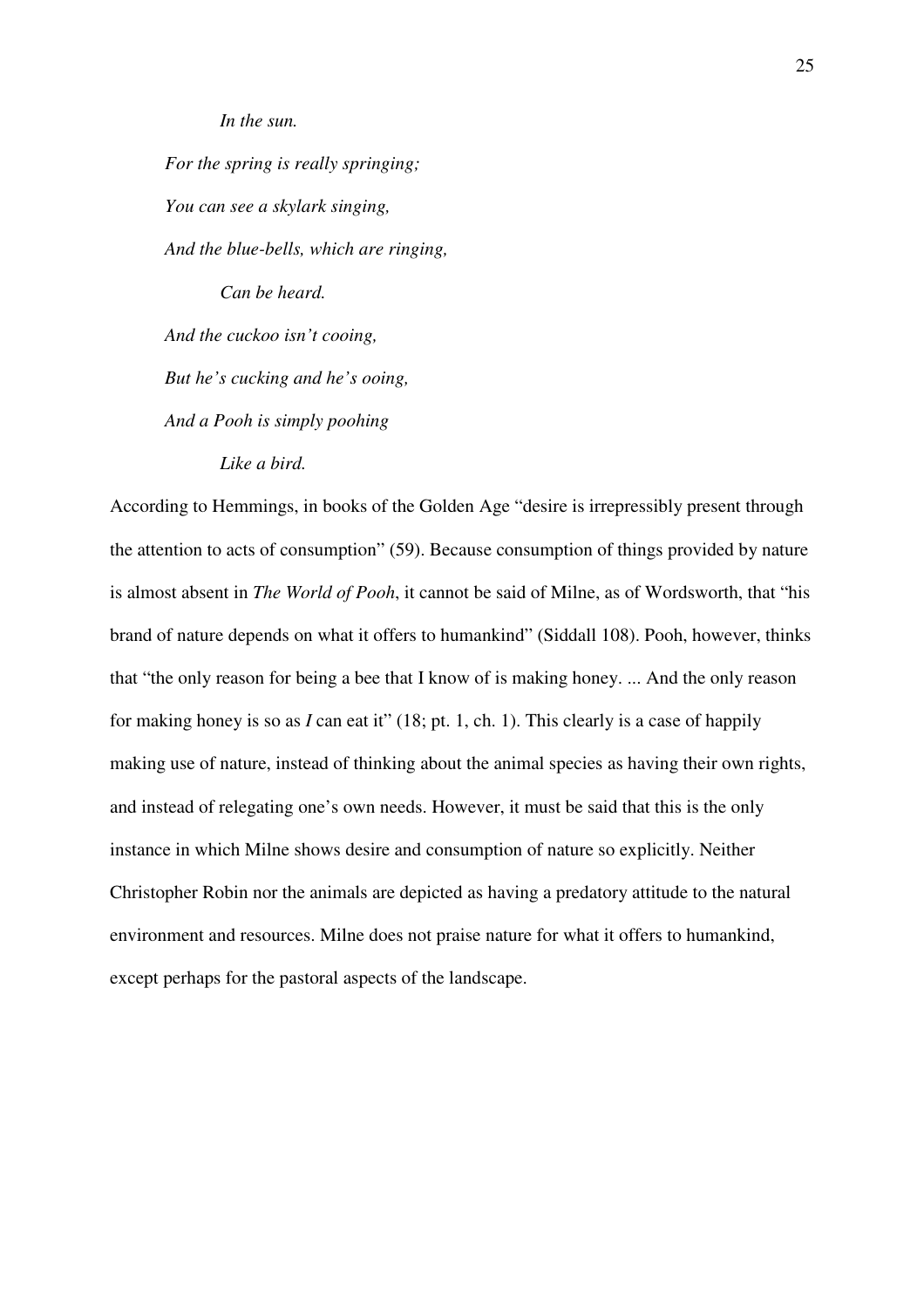## **Conclusion**

The main goal of this paper was to analyse the pastoral characteristics of the landscape in Milne's *The World of Pooh*, and in addition to explore the relationships between the characters and their natural environment. This investigation was done using the method of comparative analysis of the texts and some illustrations of the Pooh-stories, and significant viewpoints of critics. The analysis shows that a lot of general characteristics of the pastoral are found in Milne's work, such as the simple life, the shepherd and his flock, the emphasis on leisure and pleasure, and the rural and temperate landscape. However, it is also made clear that there comes an end to Christopher Robin's pastoral life. Furthermore, taking an ecocritical perspective, the Pooh-stories provide both an anthropocentric and an ecocentric world, and mock the possession of nature by human beings. In addition, in *The World of Pooh* Milne embodies the eco-critical value of dwelling in the countryside as opposed to living in a city and the praise of nature in its own right. It must be said, however, that the stories provide both arguments against and arguments for the aforementioned findings, and that critics, too, sometimes seem to contradict each other.

 Due to the limitations of this paper, only the two novels in *The World of Pooh*, namely *Winnie-the-Pooh* and *The House at Pooh Corner*, could be analysed. Furthermore, only a small selection from the great amount of available information could be used for introducing the literary terms of *pastoral* and *eco-criticism*, due to the same limitations. Finally, not all viewpoints of critics could be included in this paper, and these had to be selected as well.

For future analysis of Milne's account of the natural environment in the light of ecocriticism it would be interesting to include (some of) his other works which also deal with landscape and/or human beings in relation to nature. For more general analysis of how nature is represented in children's literature it might be fascinating to examine children's literature of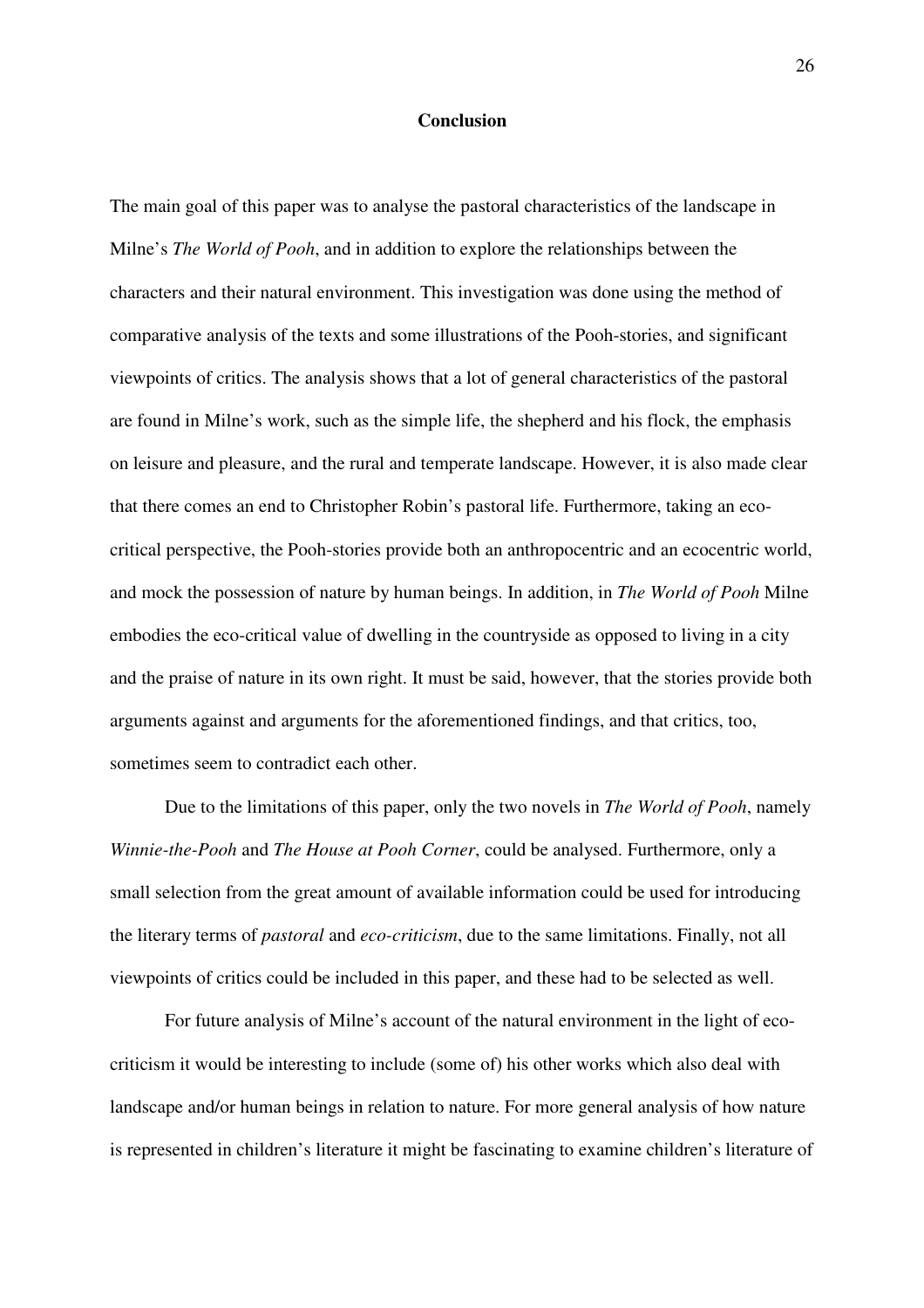other writers, or to look at how the representation of the natural world in children's literature has changed in the course of time.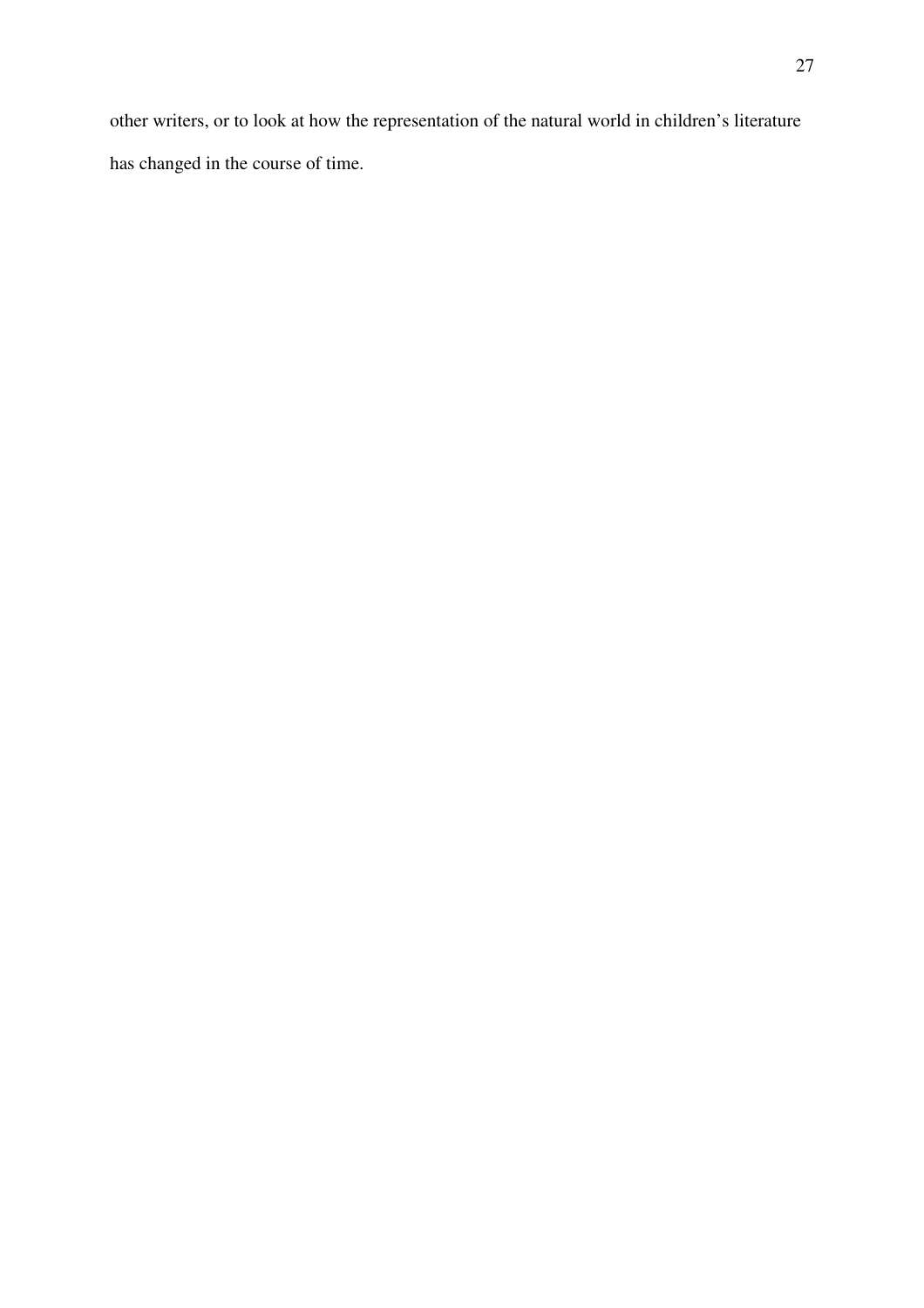#### **Works Cited**

- Abrams, M. H., and Geoffrey Galt Harpham. *A Glossary of Literary Terms*. 9th ed. Boston: Wadsworth Cengage Learning, 2009. Print.
- Carpenter, Humphrey. *Secret Gardens: A Study of the Golden Age of Children's Literature*. London: Faber and Faber Ltd., 2009. Print.
- *Creating Experience in the Experience Economy*. Eds. Sundbo, Jon, and Per Darmer. Cheltenham: Edward Elgar Publishing Limited, 2008. Print.
- Crews, Frederick. *The Pooh Perplex: A Freshman Casebook*. New York: E. P. Dutton & Co., Inc., 1963. Print.
- Dobrin, Sidney I, and Kenneth Byron Kidd, eds. *Wild things: Children's Culture and Ecocriticism*. Detroit: Wayne State UP, 2004. Print.
- Dobrin, Sidney I. *Wild things: Children's Culture and Ecocriticism*. Eds. Sidney I Dobrin, and Kenneth Byron Kidd. Detroit: Wayne State UP, 2004. Print.
- Garrard, Greg. *Ecocriticism*. Oxfordshire: Routledge, 2004. Print.
- Hemmings, Robert. "A Taste of Nostalgia: Children's Books from the Golden Age Carroll, Grahame, and Milne." *Children's Literature* 35 (2007): 54-79. *Project Muse*. Web. 20 Sep. 2012.
- Kuznets, Lois Rostow. *When Toys Come Alive: Narratives of Animation, Metamorphosis, and Development.* New Haven: Yale UP, 1994. Print.
- McGillis, Roderick. *The Nimble Reader: Literary Theory and Children's Literature*. New York: Twayne Publishers, 1996. Print.
- Milne, A. A. *The World of Pooh: The Complete* Winnie-the-Pooh *and* The House at Pooh Corner. Illus. E. H. Shepard. London: Methuen Children's Books, 1974. Print.

Nikolajeva, Maria, and Carole Scott. *How Picturebooks Work*. New York: Garland